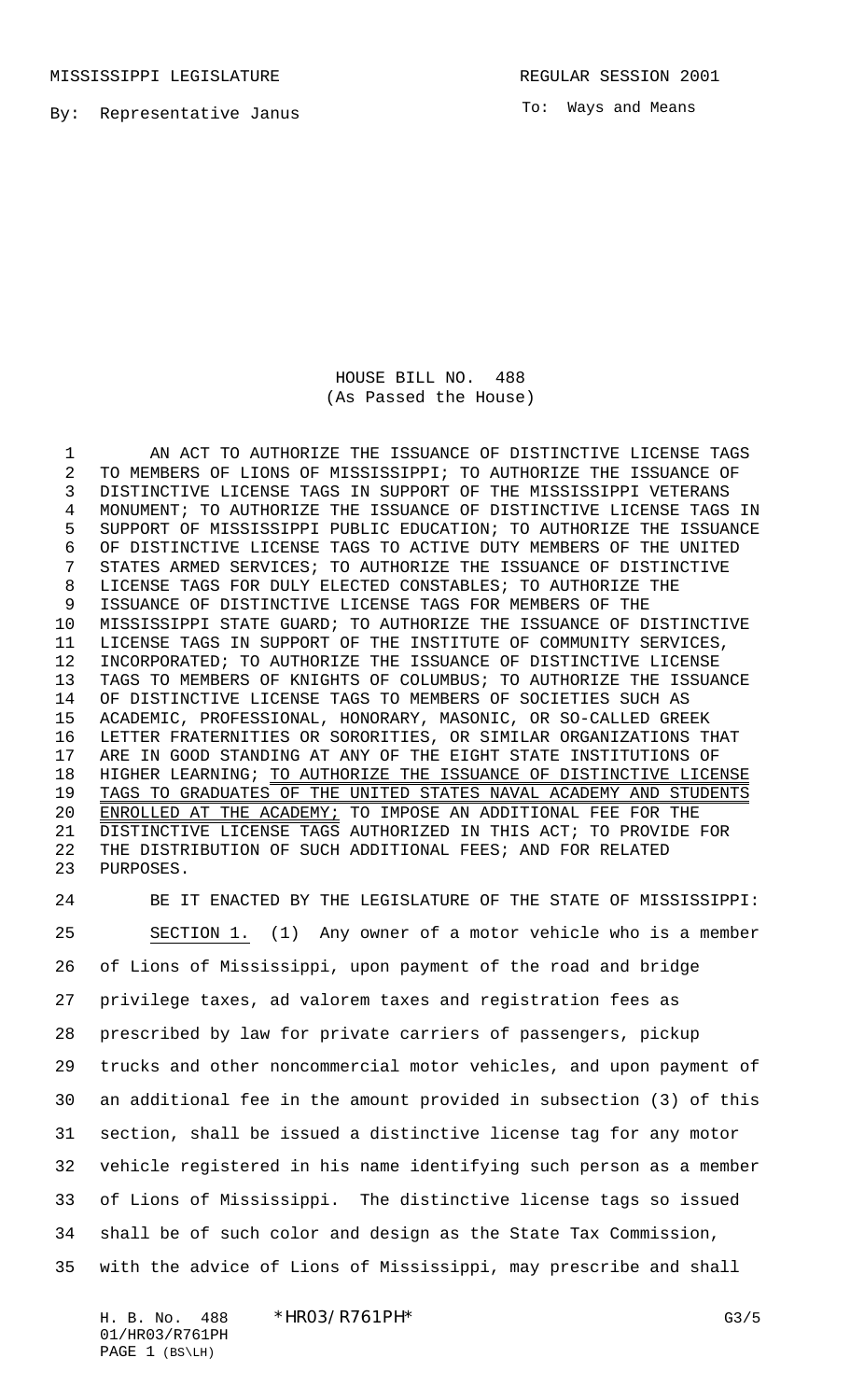consist of such letters or numbers, or both, as may be necessary to distinguish each license tag.

 (2) Application for the distinctive license tags authorized by this section shall be made to the county tax collector on forms prescribed by the State Tax Commission. The application and the additional fee imposed under subsection (3) of this section, less Two Dollars (\$2.00) thereof to be retained by the tax collector, shall be remitted to the State Tax Commission on a monthly basis as prescribed by the commission. The portion of the additional fee retained by the tax collector shall be deposited into the county general fund.

 (3) Beginning with any registration year commencing on or after July 1, 2001, any person applying for a distinctive license tag under this section shall pay an additional fee in the amount of Thirty Dollars (\$30.00) for each distinctive license tag applied for under this section, which shall be in addition to all other taxes and fees. The additional fee paid shall be for a period of time to run concurrent with the vehicle's established license tag year. The additional fee is due and payable at the time the original application is made for a distinctive license tag under this section and thereafter annually at the time of renewal registration as long as the owner retains the distinctive license tag. If the owner does not wish to retain the distinctive license tag, he must surrender it to the local county tax collector.

 (4) The State Tax Commission shall deposit all fees into the State Treasury on the day collected. At the end of each month, the State Tax Commission shall certify to the State Treasurer the total fees collected under this section from the issuance of the distinctive license tags issued under this section. The State Treasurer shall distribute such collections as follows: (a) Twenty-five Dollars (\$25.00) of each additional fee

H. B. No. 488 \*HR03/R761PH\* 01/HR03/R761PH PAGE 2 (BS\LH) collected on distinctive license tags issued pursuant to this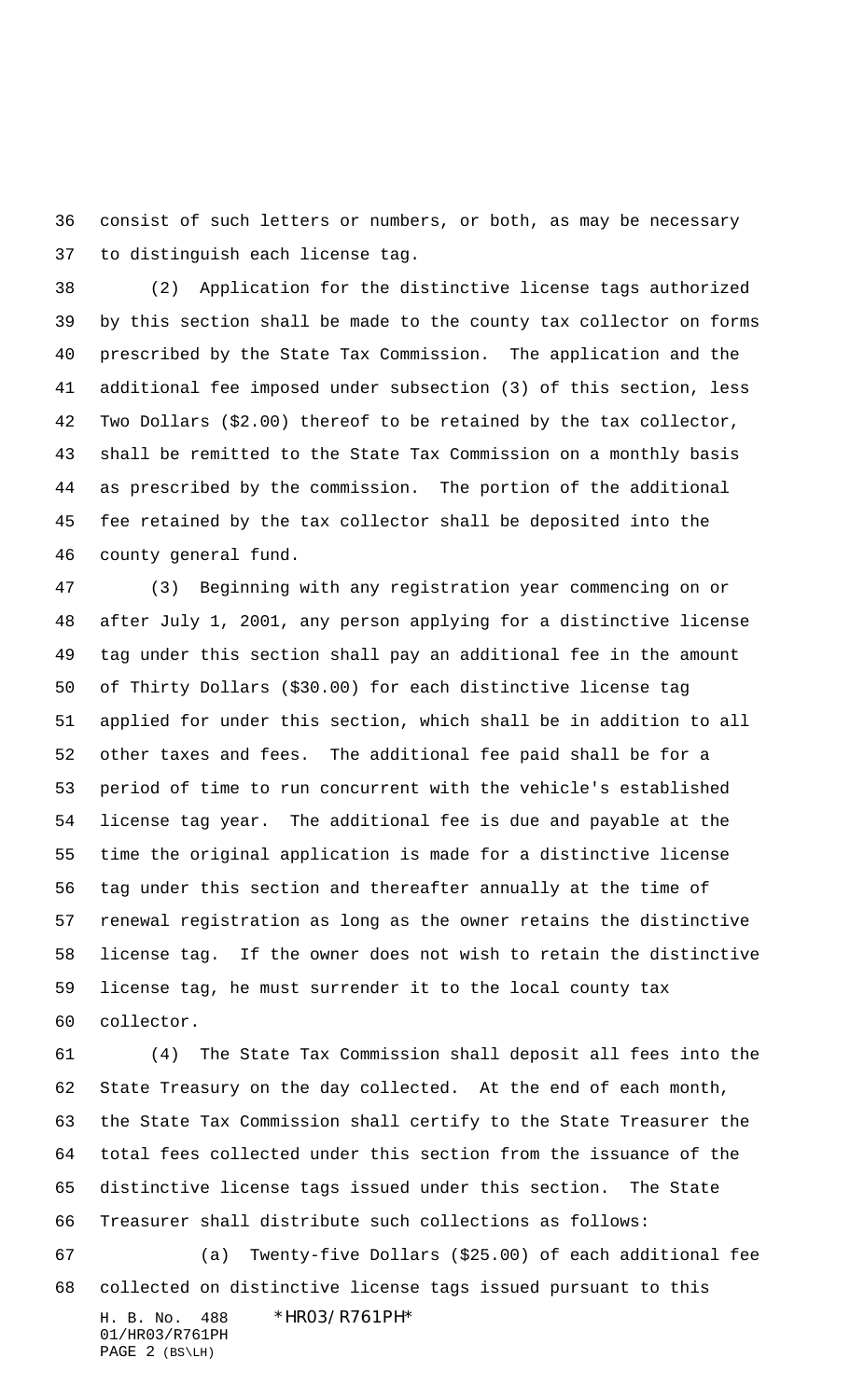section shall be distributed to Lions Sight Foundation of Mississippi, Inc.

 (b) One Dollar (\$1.00) of each additional fee collected on distinctive license tags issued pursuant to this section shall be deposited into the Mississippi Fire Fighter's Memorial Burn Center Fund created pursuant to Section 7-9-70.

 (c) Two Dollars (\$2.00) of each additional fee collected on distinctive license tags issued pursuant to this section shall be deposited to the credit of the State Highway Fund to be expended solely for the repair, maintenance, construction or reconstruction of highways.

 (5) A regular license tag must be properly displayed as required by law until replaced by a distinctive license tag under this section. The regular license tag must be surrendered to the tax collector upon issuance of the distinctive license tag under this section. The tax collector shall issue up to two (2) license decals for each distinctive license tag issued under this section, which will expire the same month and year as the regular license tag.

 (6) In the case of loss or theft of a distinctive license tag issued under this section, the owner may make application and affidavit for a replacement distinctive license tag as provided by Section 27-19-37. The fee for a replacement distinctive license tag shall be Ten Dollars (\$10.00). The tax collector receiving such application and affidavit shall be entitled to retain and deposit in the county general fund five percent (5%) of the fee for such replacement license tag and the remainder shall be distributed in the same manner as funds from the sale of regular distinctive license tags issued under this section.

H. B. No. 488 \*HR03/R761PH\* 01/HR03/R761PH SECTION 2. (1) Any owners of a motor vehicle who is a resident of this state, upon complying with the motor vehicle laws relating to registration and licensing of motor vehicles, and upon payment of the road and bridge privilege taxes, ad valorem taxes

```
PAGE 3 (BS\LH)
```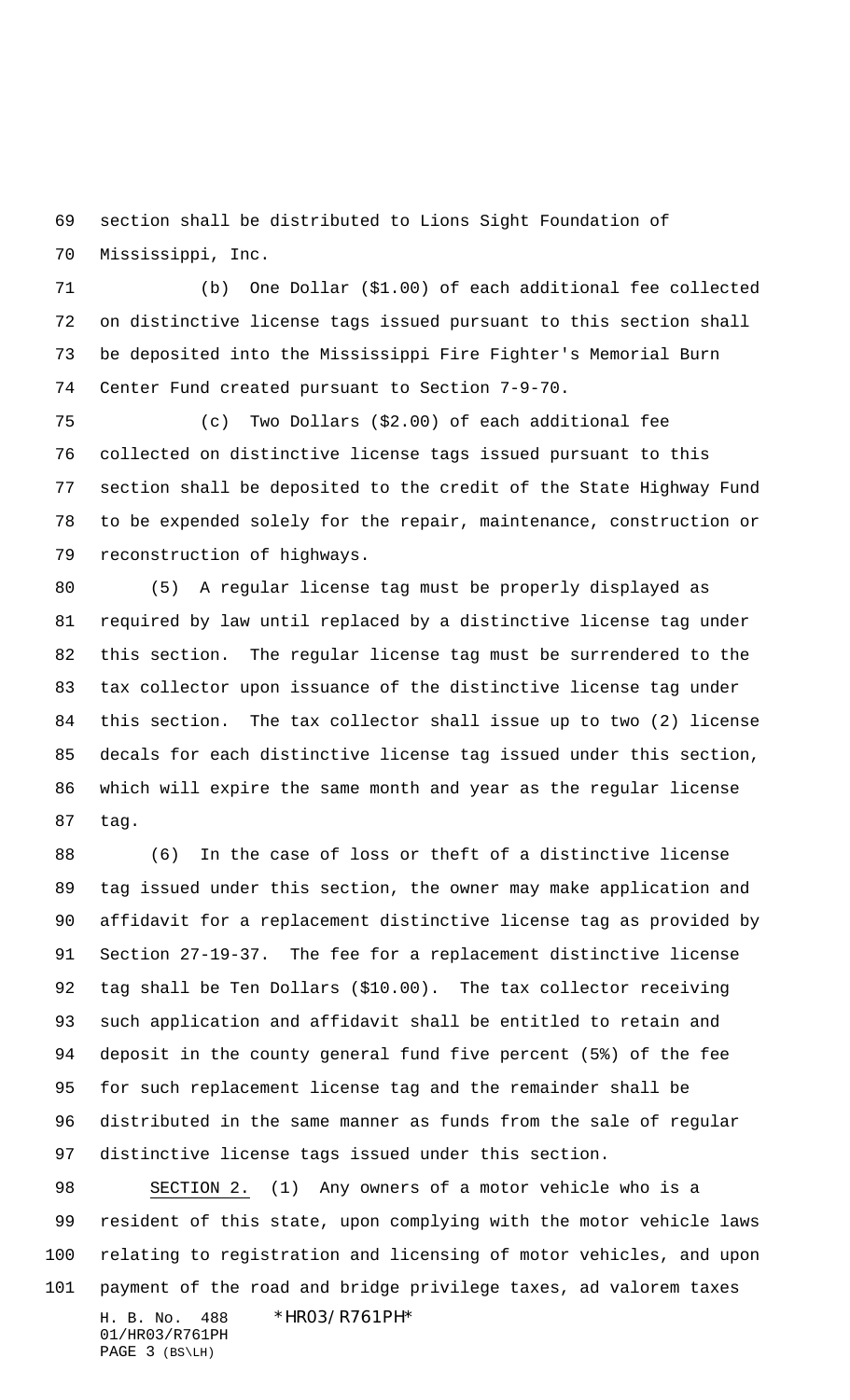and registration fees as prescribed by law for private carriers of passengers, pickup trucks and other noncommercial motor vehicles, and upon payment of an additional fee in the amount provided in subsection (3) of this section, shall be issued a distinctive license tag in recognition of his support for the Mississippi Veterans Monument. The distinctive license tags so issued shall be of such color and design as may be determined finally by the State Tax Commission based upon three (3) recommendations presented to the State Tax Commission by the Mississippi Veterans Monument Commission, and ranked in order of preference by the Mississippi Veterans Monument Commission.

 (2) Application for the distinctive license tags authorized by this section shall be made to the county tax collector on forms prescribed by the State Tax Commission. The application and the additional fee imposed under subsection (3) of this section, less Two Dollars (\$2.00) thereof to be retained by the tax collector as a processing fee, shall be remitted to the State Tax Commission on a monthly basis as prescribed by the commission. The portion of the additional fee retained by the tax collector shall be deposited into the county general fund. Distinctive license tags issued under this section shall be issued within forty-five (45) days after application is made.

H. B. No. 488 \*HR03/R761PH\* 01/HR03/R761PH (3) Beginning with any registration year commencing on or after July 1, 2001, any person applying for a distinctive license tag under this section shall pay an additional fee in the amount of Thirty Dollars (\$30.00) for each distinctive license tag applied for under this section which shall be in addition to all other taxes and fees. The additional fee paid shall be for a period of time to run concurrent with the vehicle's established license tag year. The additional fee is due and payable at the time the original application is made for a distinctive license tag under this section and thereafter annually at the time of renewal registration as long as the owner retains the distinctive

PAGE 4 (BS\LH)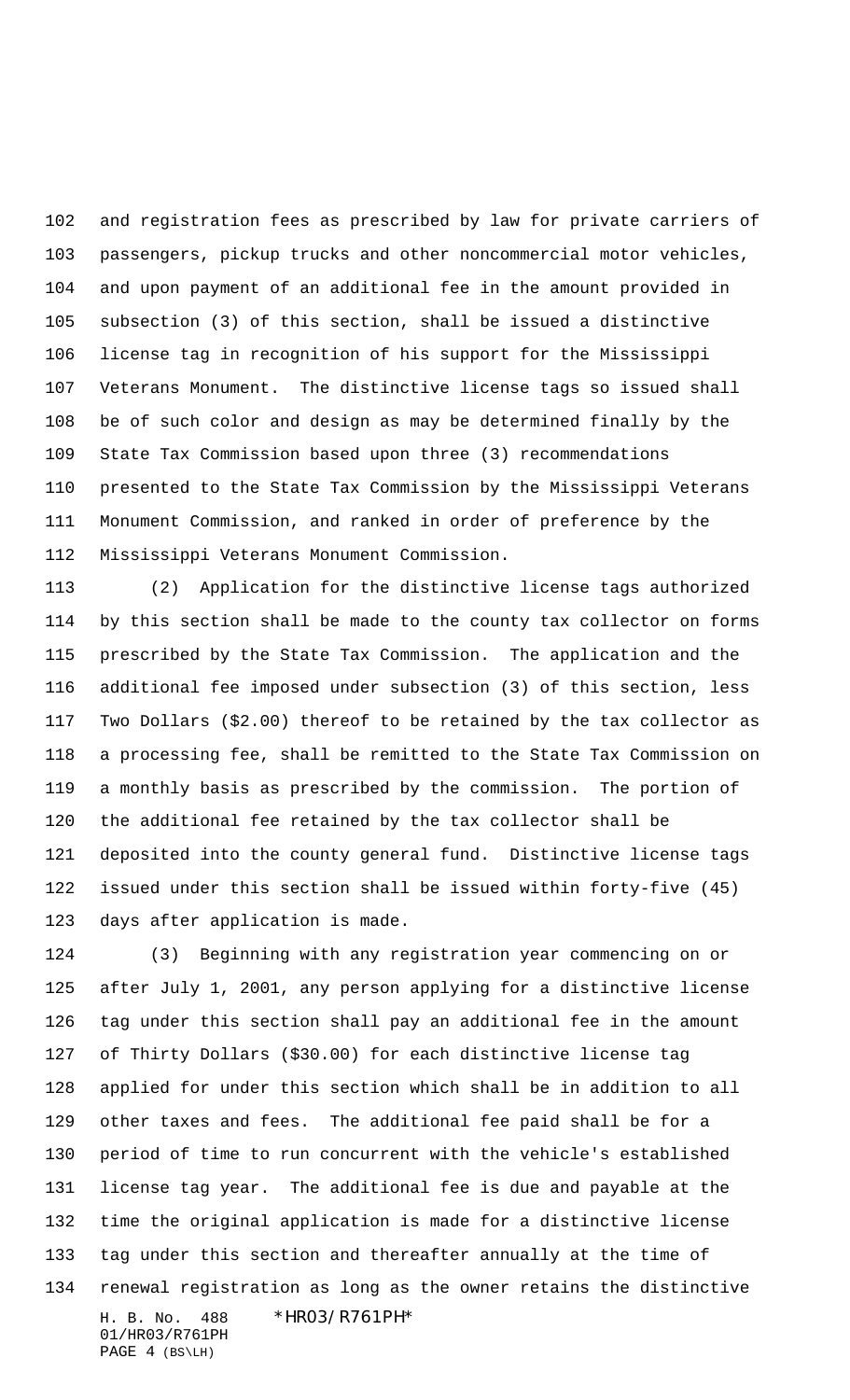license tag. If the owner does not wish to retain the distinctive license tag, or if the owner sells or transfers the vehicle he, may surrender the license tag to the local county tax collector and receive a certificate of credit toward the purchase of a tag on another vehicle as otherwise provided by law. Distinctive license tags issued under this section may be transferred by the owner to any other vehicle owned by him upon payment of the regular taxes and fees for a license tag for that vehicle.

 (4) The State Tax Commission shall deposit all fees into the State Treasury on the day collected. At the end of each month, the State Tax Commission shall certify to the State Treasurer the total fees collected under this section from the issuance of distinctive license tags under this section. The State Treasurer shall distribute such collections as follows:

 (a) Twenty-five Dollars (\$25.00) of each additional fee collected on distinctive license tags issued pursuant to this section shall be deposited into the special fund created in subsection (7) of this section.

 (b) One Dollar (\$1.00) of each additional fee collected on distinctive license tags issued pursuant to this section shall be deposited into the Mississippi Fire Fighter's Memorial Burn Center Fund created pursuant to Section 7-9-70.

 (c) Two Dollars (\$2.00) of each additional fee collected on distinctive license tags issued pursuant to this section shall be deposited to the credit of the State Highway Fund to be expended solely for the repair, maintenance, construction or reconstruction of highways.

H. B. No. 488 \*HR03/R761PH\* 01/HR03/R761PH (5) A regular license tag must be properly displayed as required by law until replaced by a distinctive license tag under this section. The regular license tag must be surrendered to the tax collector upon issuance of the distinctive license tag under this section. The tax collector shall issue up to two (2) license decals for each distinctive license tag issued under this section,

PAGE 5 (BS\LH)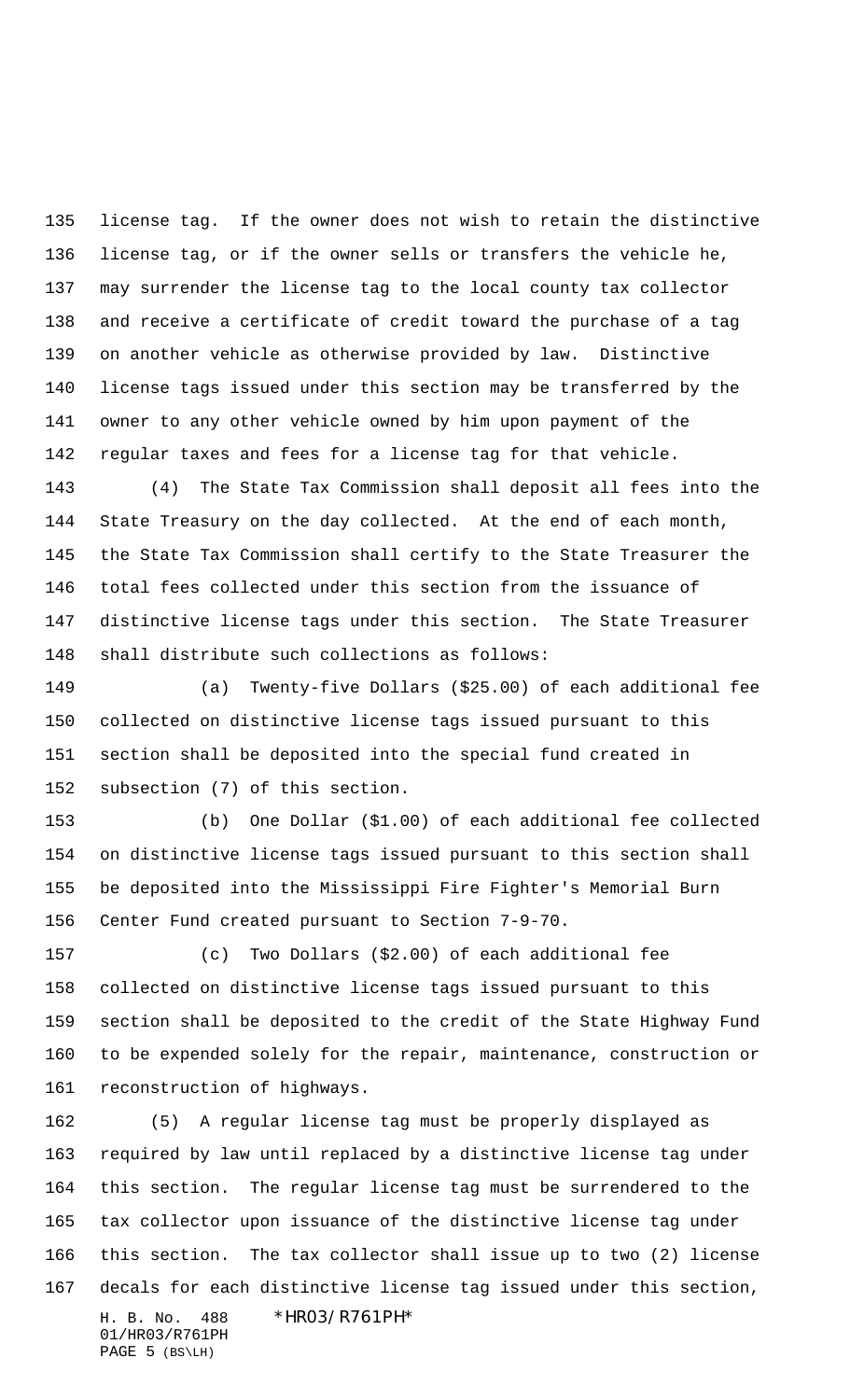which will expire the same month and year as the regular license tag.

 (6) In the case of loss or theft of a distinctive license tag issued under this section, the owner may make application and affidavit for a replacement distinctive license tag as provided by Section 27-19-37. The fee for a replacement distinctive license tag shall be Ten Dollars (\$10.00). The tax collector receiving such application and affidavit shall be entitled to retain and deposit in the county general fund five percent (5%) of the fee for such replacement license tag and the remainder shall be distributed in the same manner as funds from the sale of regular distinctive license tags issued under this section.

 (7) There is established in the State Treasury a special fund which shall consist of monies required to be deposited therein under subsection (4) of this section. Monies in the special fund, upon Legislative appropriation, may be expended by the Mississippi Veterans Monument Commission for the purpose of performing any of the duties of the commission under Chapter 15 of Title 55, Mississippi Code of 1972. Unexpended amounts remaining in the special fund at the end of the fiscal year shall not lapse into the State General Fund, and any interest earned or investment earnings on amounts in the special fund shall be deposited to the credit of the special fund.

H. B. No. 488 \*HR03/R761PH\* 01/HR03/R761PH SECTION 3. (1) Any owner of a motor vehicle who is a resident of this state, upon payment of the road and bridge privilege taxes, ad valorem taxes and registration fees as prescribed by law for private carriers of passengers, pickup trucks and other noncommercial motor vehicles, and upon payment of an additional fee in the amount provided in subsection (3) of this section, shall be issued a distinctive license tag for each motor vehicle registered in his name identifying such person as a supporter of Mississippi public education. The distinctive license tags so issued shall be of such color and design as the

PAGE 6 (BS\LH)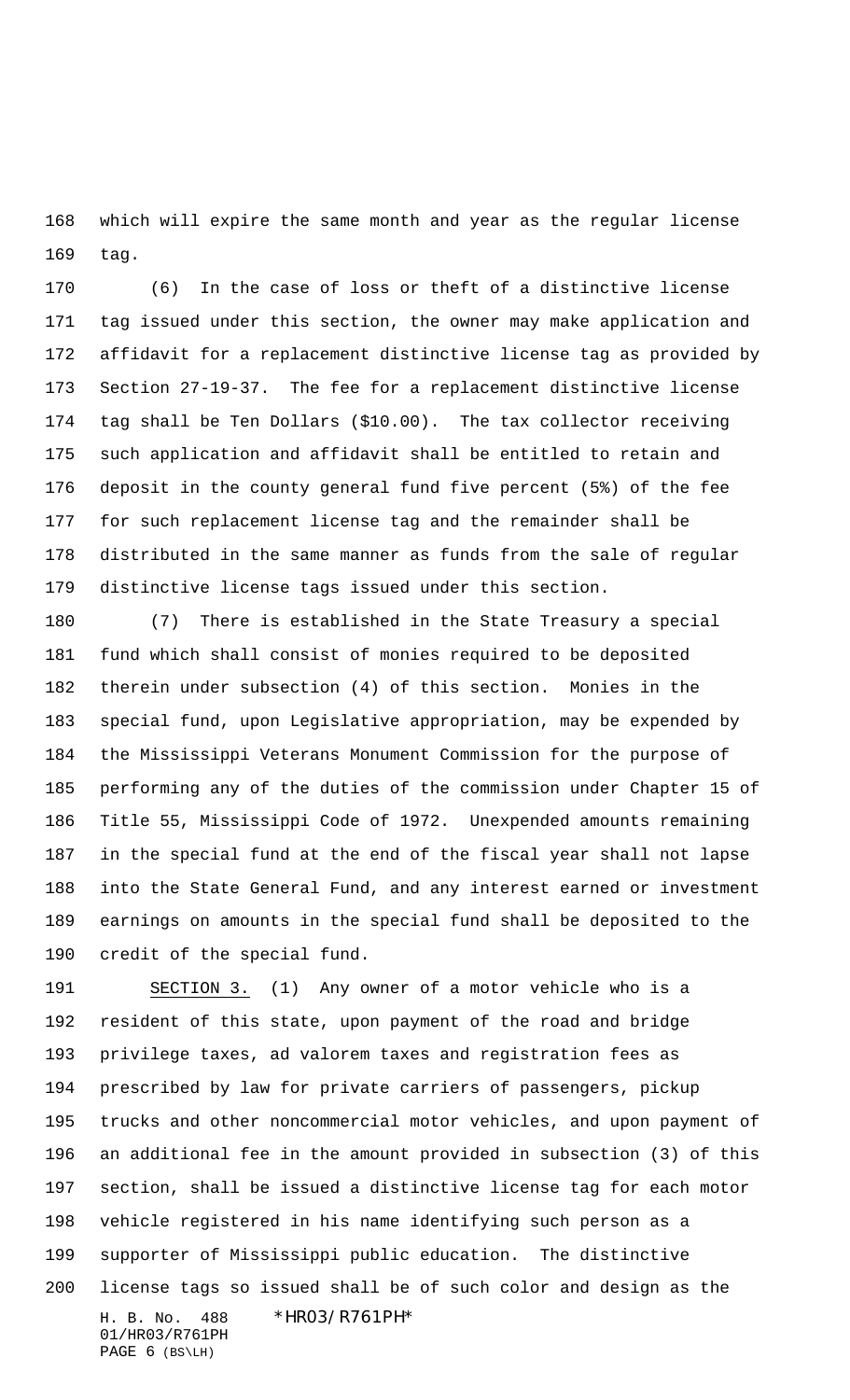State Tax Commission, with the advice of the State Board of Education, may prescribe, and shall consist of such letters or numbers, or both, as may be necessary to distinguish each license tag.

 (2) Application for the distinctive license tags authorized by this section shall be made to the county tax collector on forms prescribed by the State Tax Commission. The application and the additional fee imposed under subsection (3) of this section, less Two Dollars (\$2.00) thereof to be retained by the tax collector, shall be remitted to the State Tax Commission on a monthly basis as prescribed by the commission. The portion of the additional fee retained by the tax collector shall be deposited into the county general fund.

 (3) Beginning with any registration year commencing on or after July 1, 2001, any person applying for a distinctive license tag under this section shall pay an additional fee in the amount of Thirty Dollars (\$30.00) for each distinctive license tag applied for under this section, which shall be in addition to all other taxes and fees. The additional fee paid shall be for a period of time to run concurrent with the vehicle's established license tag year. The additional fee is due and payable at the time the original application is made for a distinctive license tag under this section and thereafter annually at the time of renewal registration as long as the owner retains the distinctive license tag. If the owner does not wish to retain the distinctive license tag, he must surrender it to the local county tax collector.

 (4) The State Tax Commission shall deposit all fees into the State Treasury on the day collected. At the end of each month, the State Tax Commission shall certify to the State Treasurer the total fees collected under this section from the issuance of the distinctive license tags issued under this section. The State Treasurer shall distribute such collections as follows:

01/HR03/R761PH PAGE 7 (BS\LH)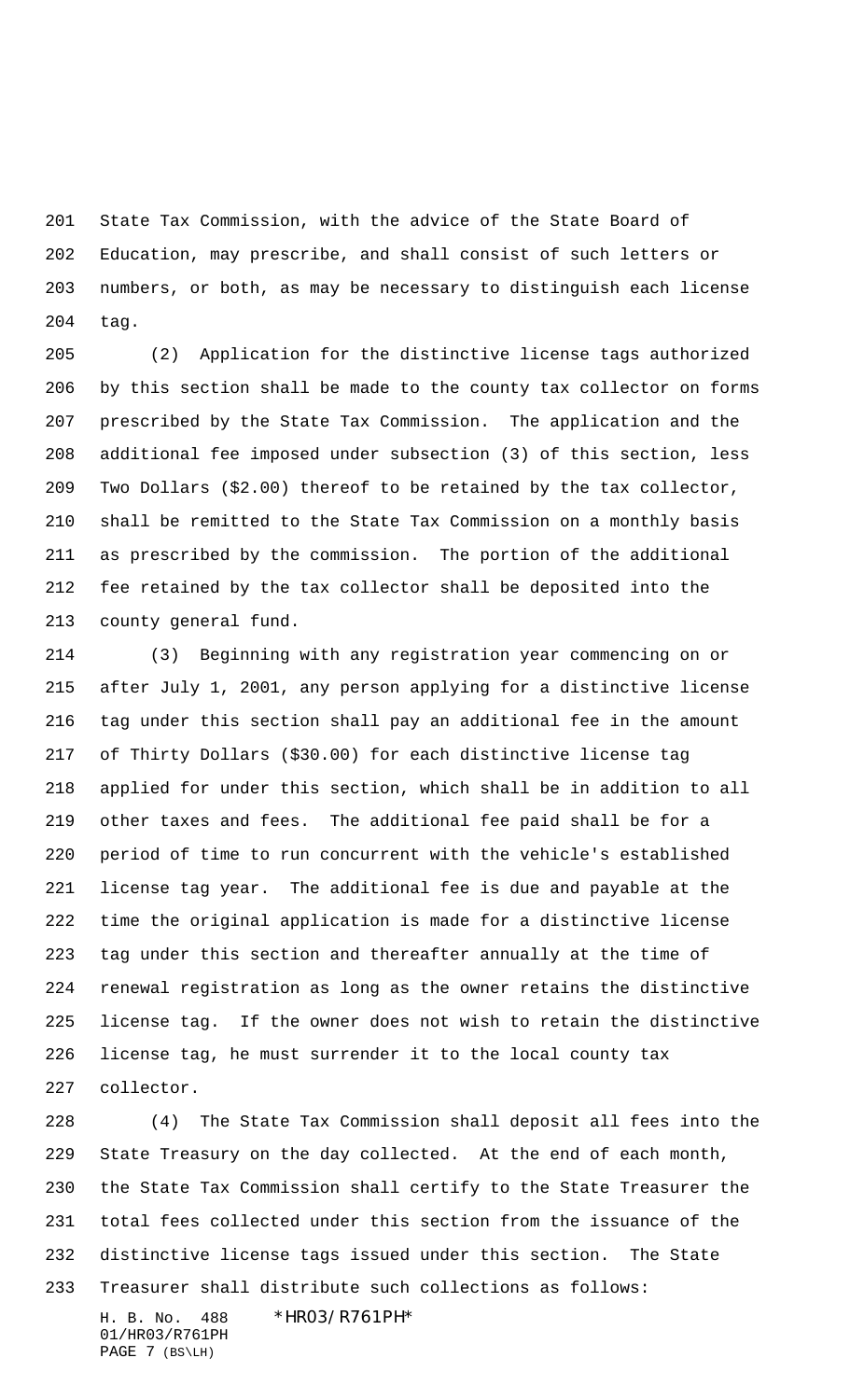(a) Twenty-five Dollars (\$25.00) of each additional fee collected on distinctive license tags issued pursuant to this section shall be deposited into the Public Education Support Fund created under Section 4 of House Bill No. 488, 2001 Regular Session.

 (b) One Dollar (\$1.00) of each additional fee collected on distinctive license tags issued pursuant to this section shall be deposited into the Mississippi Fire Fighter's Memorial Burn Center Fund created pursuant to Section 7-9-70.

 (c) Two Dollars (\$2.00) of each additional fee collected on distinctive license tags issued pursuant to this section shall be deposited to the credit of the State Highway Fund to be expended solely for the repair, maintenance, construction or reconstruction of highways.

 (5) A regular license tag must be properly displayed as required by law until replaced by a distinctive license tag under this section. The regular license tag must be surrendered to the tax collector upon issuance of the distinctive license tag under this section. The tax collector shall issue up to two (2) license decals for each distinctive license tag issued under this section, which will expire the same month and year as the regular license tag.

 (6) In the case of loss or theft of a distinctive license tag issued under this section, the owner may make application and affidavit for a replacement distinctive license tag as provided by Section 27-19-37. The fee for a replacement distinctive license tag shall be Ten Dollars (\$10.00). The tax collector receiving such application and affidavit shall be entitled to retain and deposit into the county general fund five percent (5%) of the fee for such replacement license tag and the remainder shall be distributed proportionately in the same manner as funds from the sale of regular distinctive license tags issued under this

section.

H. B. No. 488 \*HR03/R761PH\* 01/HR03/R761PH PAGE 8 (BS\LH)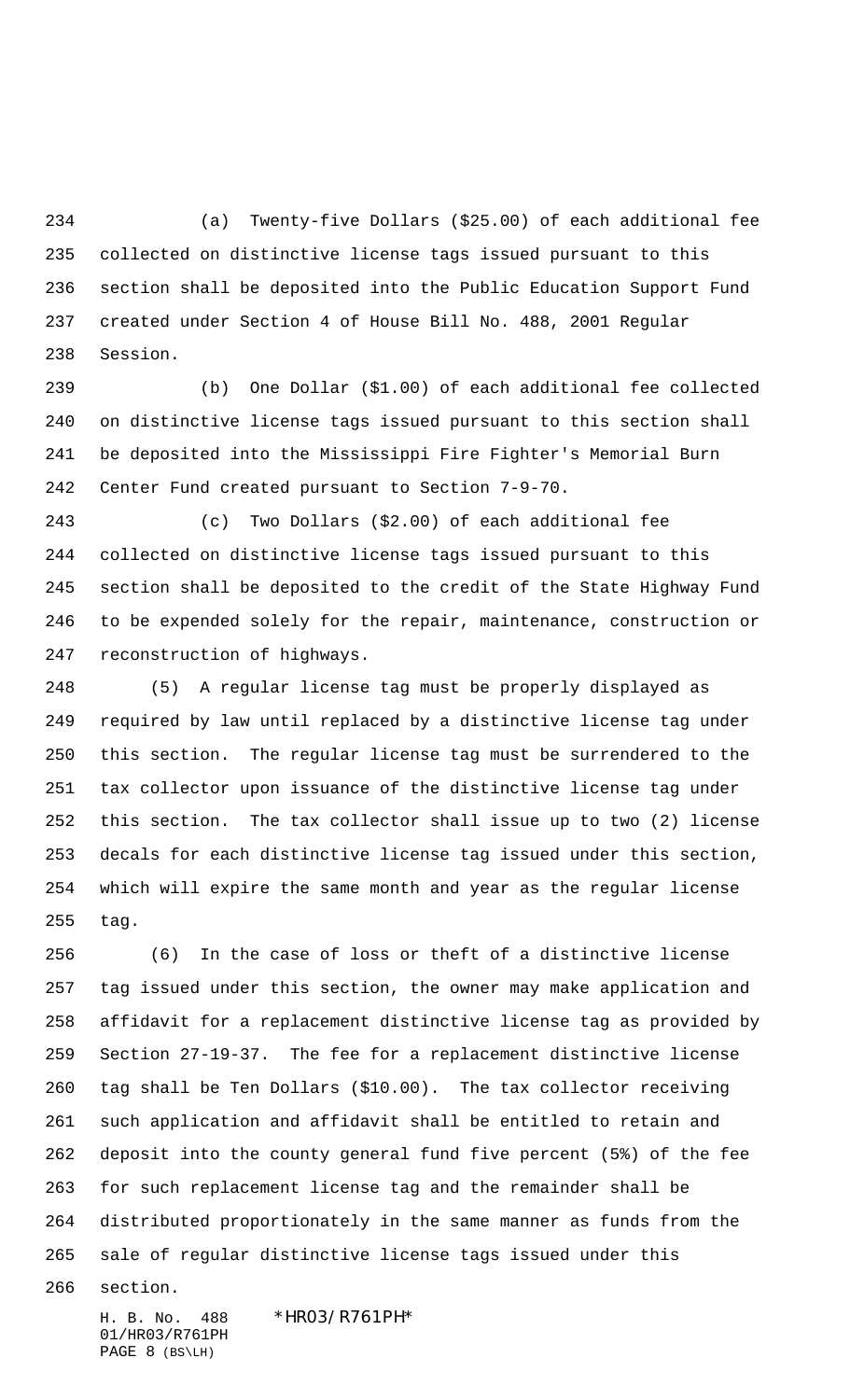SECTION 4. (1) There is established in the State Treasury a fund known as the "Mississippi Public Education Support Fund" (hereinafter referred to as "fund"). The fund shall consist of monies required to be deposited therein under Section 3 of House Bill No. 488, 2001, Regular Session, and such other monies as the Legislature may authorize or direct to be deposited into the fund. Monies in the fund, upon appropriation by the Legislature, may be expended by the Mississippi Department of Education to develop, implement and administer reading, character education and drop-out prevention programs. Unexpended amounts remaining in the fund at the end of the fiscal year shall not lapse into the State General Fund, and any interest earned or investment earnings on amounts in the fund shall be deposited to the credit of the fund.

 SECTION 5. (1) In recognition of the patriotic services rendered the United States, Mississippi and the citizens thereof, any resident of the state who is on active duty with the Armed Forces of the United States, upon payment of the road and bridge privilege taxes, ad valorem taxes and registration fees as prescribed by law for private carriers of passengers, pickup trucks and other noncommercial motor vehicles, and upon payment of an additional fee in the amount provided in subsection (3) of this section, shall be issued a distinctive motor vehicle license plate or tag identifying him as an active duty member of the United States Armed Forces. The distinctive license tags so issued shall be of such color and design as the State Tax Commission may prescribe and shall consist of such letters or numbers, or both, as may be necessary to distinguish each license tag.

H. B. No. 488 \*HR03/R761PH\* 01/HR03/R761PH (2) Application for the distinctive license tags authorized by this section shall be made to the county tax collector on forms prescribed by the State Tax Commission. Applicants for the distinctive license tag shall present proof of their active duty membership in the United States Armed Services to the county tax collector. The application and the additional fee imposed under

PAGE 9 (BS\LH)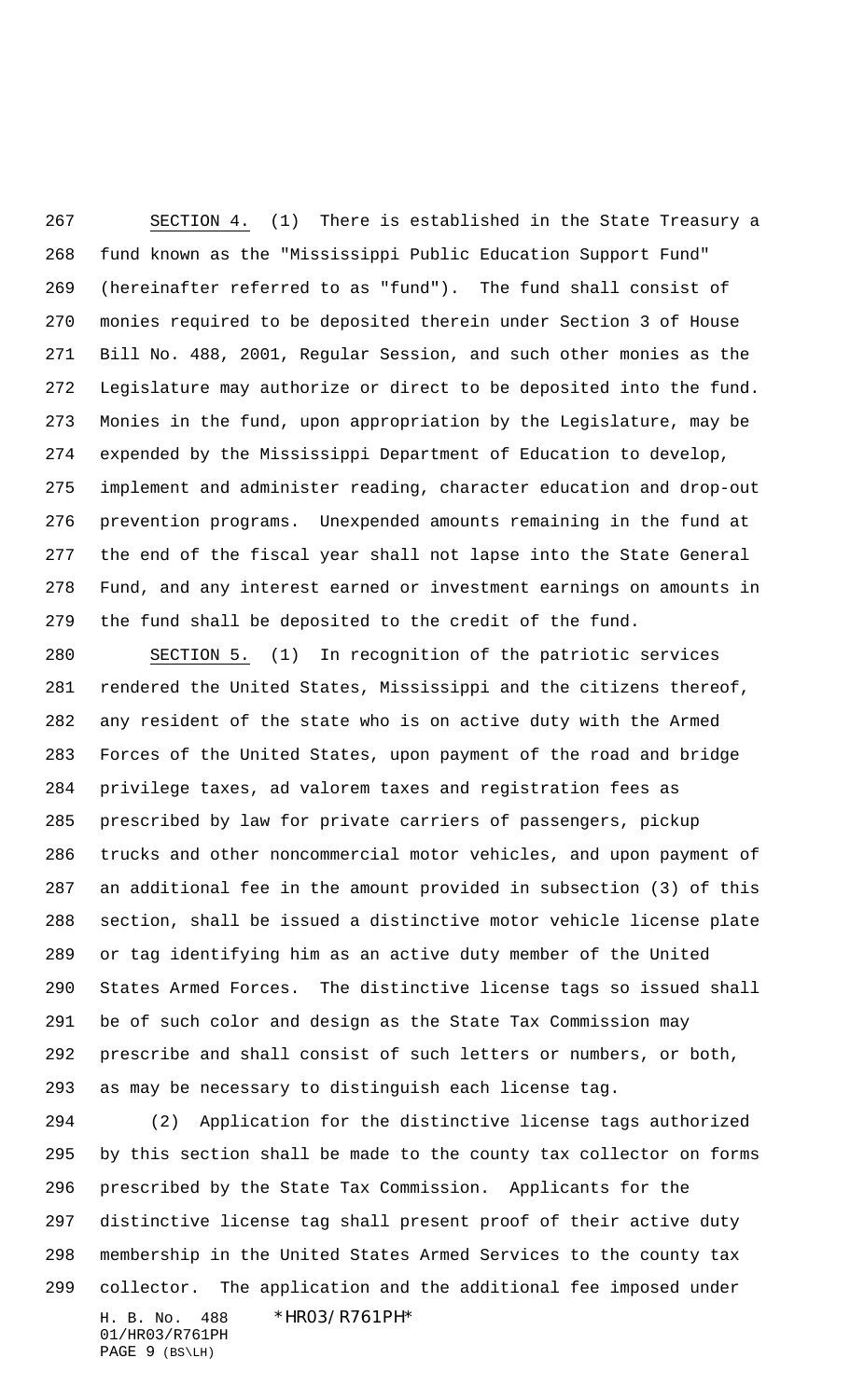subsection (3) of this section, less Two Dollars (\$2.00) to be retained by the tax collector, shall be remitted to the State Tax Commission on a monthly basis as prescribed by the commission. The portion of the additional fee retained by the tax collector shall be deposited into the county general fund.

 (3) Beginning with any registration year commencing on or after July 1, 2001, any person applying for a distinctive license tag under this section shall pay an additional fee in the amount of Thirty Dollars (\$30.00) for each distinctive license tag applied for under this section, which shall be in addition to all other taxes and fees. The additional fee paid shall be for a period of time to run concurrent with the vehicle's established license tag year. The additional fee is due and payable at the time the original application is made for a distinctive license tag under this section and thereafter annually at the time of renewal registration as long as the owner retains the distinctive license tag. If the owner does not wish to retain the distinctive license tag, he must surrender it to the local county tax collector.

 (4) The State Tax Commission shall deposit all fees into the State Treasury on the day collected. At the end of each month, the State Tax Commission shall certify the total fees collected under this section to the State Treasurer who shall distribute such collections as follows:

 (a) Twenty-five Dollars (\$25.00) of each additional fee collected on distinctive license tags issued pursuant to this section shall be deposited into a special fund that is created in the State Treasury. Monies in the fund may be expended by the Mississippi State Veterans Affairs Board for the maintenance, operation and administration of state veterans homes.

 (b) One Dollar (\$1.00) of each additional fee collected on distinctive license tags issued pursuant to this section shall

H. B. No. 488 \*HR03/R761PH\* 01/HR03/R761PH PAGE 10 (BS\LH)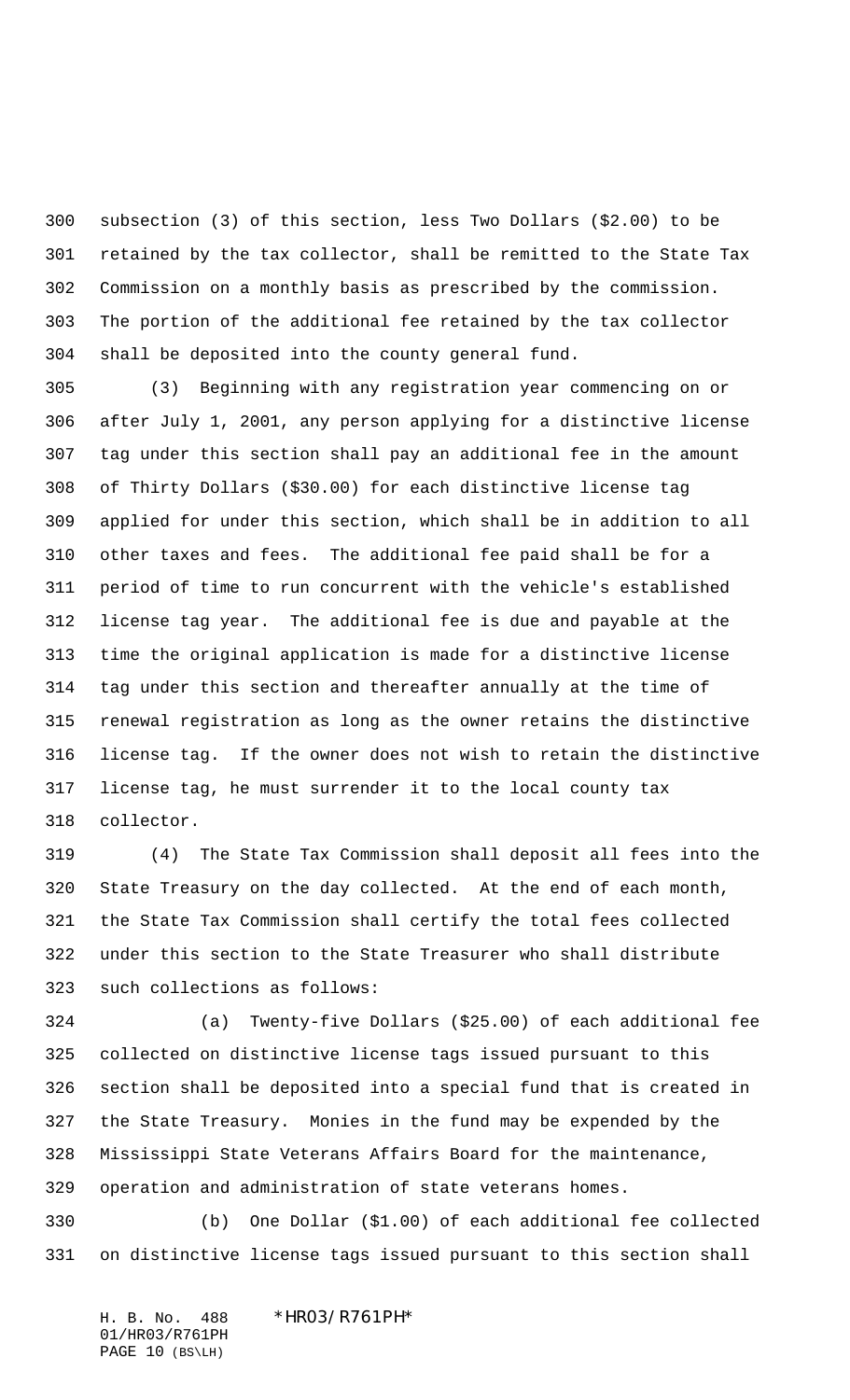be deposited into the Mississippi Fire Fighter's Memorial Burn Center Fund created pursuant to Section 7-9-70.

 (c) Two Dollars (\$2.00) of each additional fee collected on distinctive license tags issued pursuant to this section shall be deposited to the credit of the State Highway Fund to be expended solely for the repair, maintenance, construction or reconstruction of highways.

 (5) A regular license tag must be properly displayed as required by law until replaced by a distinctive license tag under this section. The regular license tag must be surrendered to the tax collector upon issuance of the distinctive license tag under this section. The tax collector shall issue up to two (2) license decals for each distinctive license tag issued under this section, which will expire the same month and year as the regular license tag.

 (6) In the case of loss or theft of a distinctive license tag issued under this section, the owner may make application and affidavit for a replacement distinctive license tag as provided by Section 27-19-37. The fee for a replacement distinctive license tag shall be Ten Dollars (\$10.00). The tax collector receiving such application and affidavit shall be entitled to retain and deposit into the county general fund five percent (5%) of the fee for such replacement license tag and the remainder shall be distributed in the same manner as funds from the sale of regular distinctive license tags issued under this section.

H. B. No. 488 \*HR03/R761PH\* 01/HR03/R761PH SECTION 6. (1) Any owner of a motor vehicle who is a duly elected constable, upon payment of the road and bridge privilege taxes, ad valorem taxes and registration fees as prescribed by law for private carriers of passengers, pickup trucks and other noncommercial motor vehicles, and upon payment of an additional fee in the amount provided in subsection (3) of this section, shall be issued a distinctive license tag for any motor vehicle registered in his name identifying the person as a constable. The

PAGE 11 (BS\LH)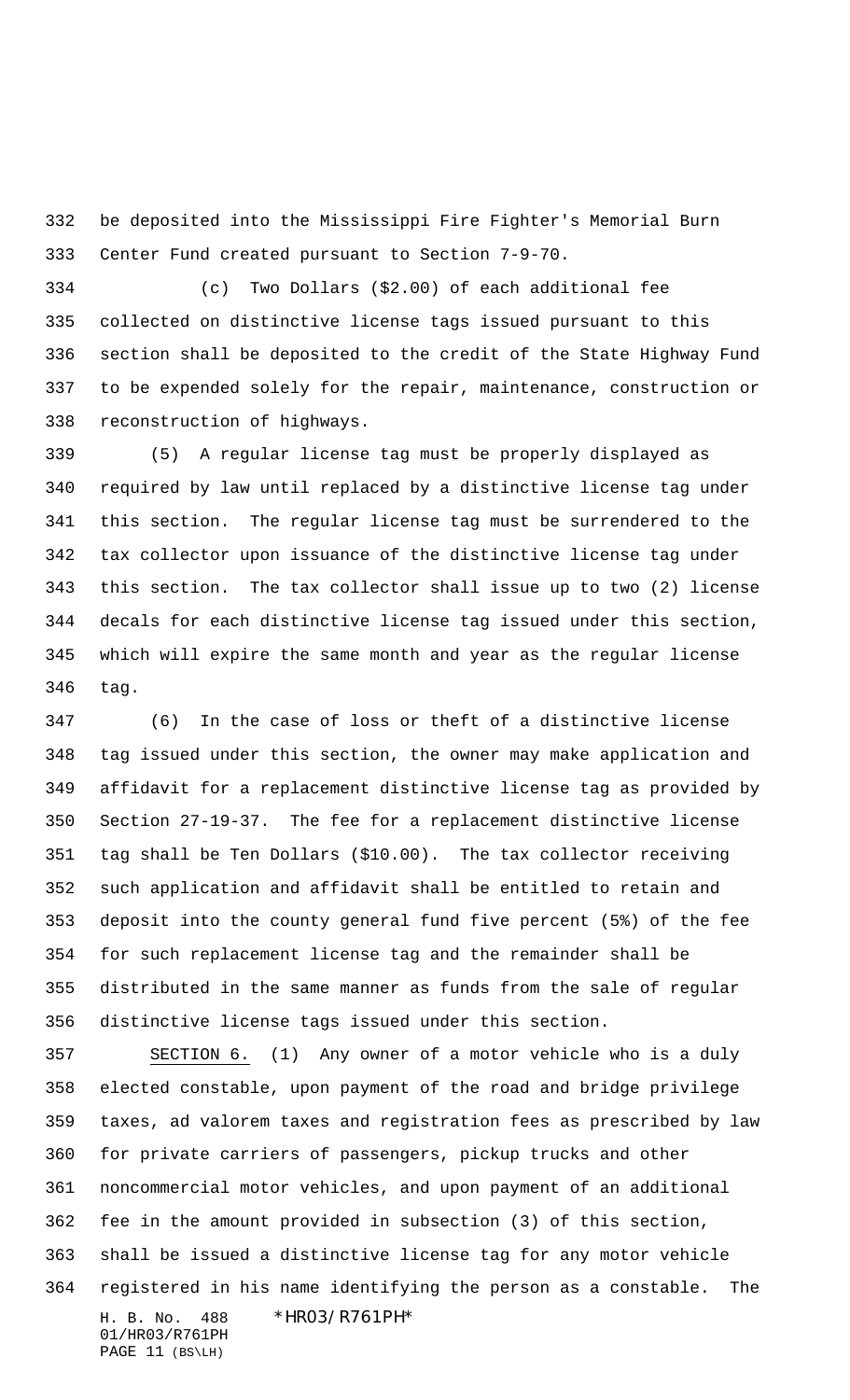distinctive license tags so issued shall be of such color and design as the State Tax Commission may prescribe and shall consist of such letters or numbers, or both, as may be necessary to distinguish each license tag.

 (2) Application for the distinctive license tags authorized by this section shall be made to the county tax collector on forms prescribed by the State Tax Commission. The application and the additional fee imposed under subsection (3) of this section, less Two Dollars (\$2.00) thereof to be retained by the tax collector, shall be remitted to the State Tax Commission on a monthly basis as prescribed by the commission. The portion of the additional fee retained by the tax collector shall be deposited into the county general fund.

 (3) Beginning with any registration year commencing on or after July 1, 2001, any person applying for a distinctive license tag under this section shall pay an additional fee in the amount of Thirty Dollars (\$30.00) for each distinctive license tag applied for under this section, which shall be in addition to all other taxes and fees. The additional fee paid shall be for a period of time to run concurrent with the vehicle's established license tag year. The additional fee is due and payable at the time the original application is made for a distinctive license tag under this section and thereafter annually at the time of renewal registration as long as the owner retains the distinctive license tag. If the owner does not wish to retain the distinctive license tag, he must surrender it to the local county tax collector.

 (4) The State Tax Commission shall deposit all fees into the State Treasury on the day collected. At the end of each month, the State Tax Commission shall certify to the State Treasurer the total fees collected under this section from the issuance of the distinctive license tags issued under this section. The State Treasurer shall distribute such collections as follows:

01/HR03/R761PH PAGE 12 (BS\LH)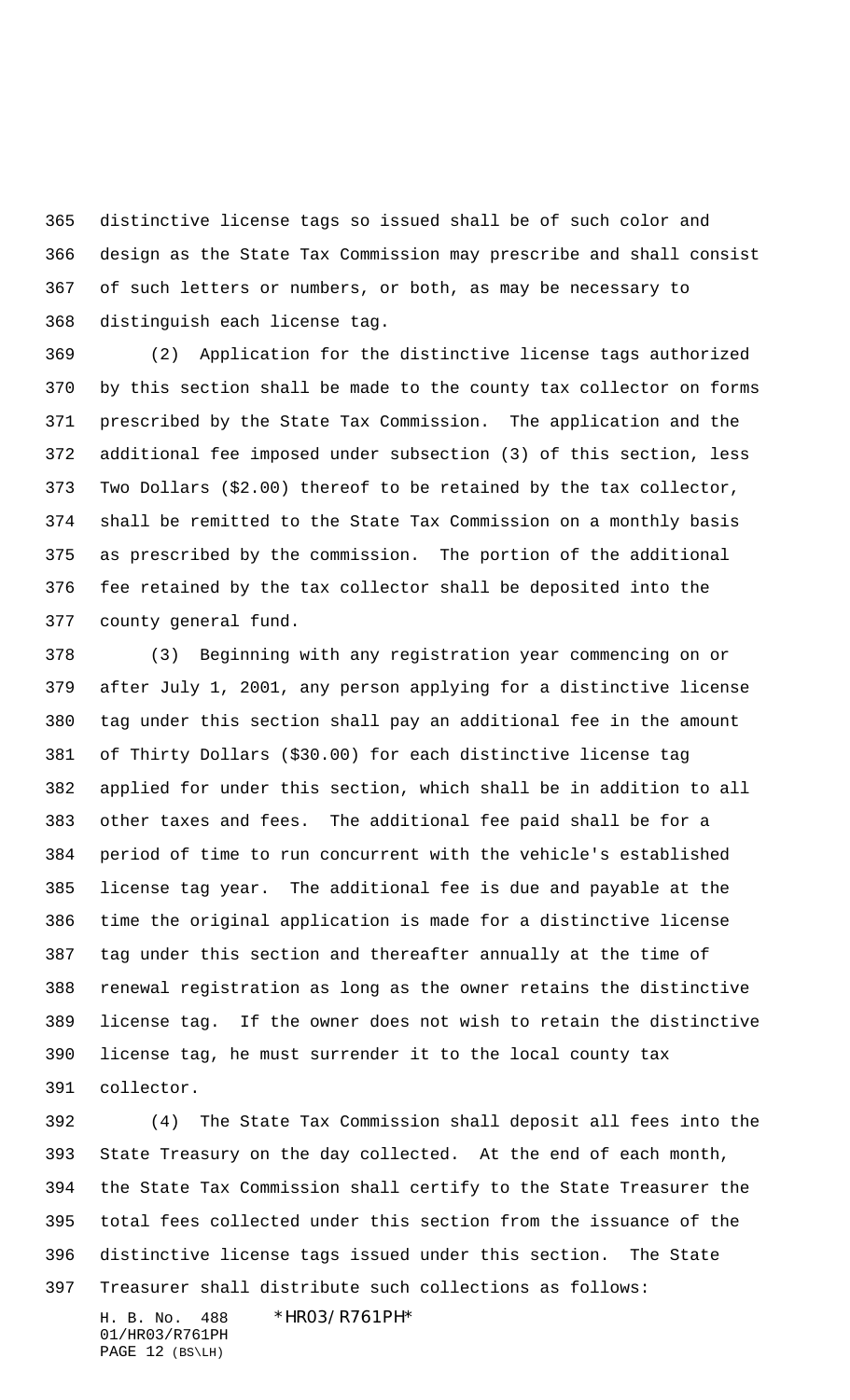(a) Twenty-five Dollars (\$25.00) of each additional fee collected on distinctive license tags issued under this section shall be deposited into the State General Fund.

 (b) One Dollar (\$1.00) of each additional fee collected on distinctive license tags issued under this section shall be deposited into the Mississippi Fire Fighter's Memorial Burn Center Fund created under Section 7-9-70.

 (c) Two Dollars (\$2.00) of each additional fee collected on distinctive license tags issued under this section shall be deposited to the credit of the State Highway Fund to be expended solely for the repair, maintenance, construction or reconstruction of highways.

 (5) A regular license tag must be properly displayed as required by law until replaced by a distinctive license tag under this section. The regular license tag must be surrendered to the tax collector upon issuance of the distinctive license tag under this section. The tax collector shall issue up to two (2) license decals for each distinctive license tag issued under this section, which will expire the same month and year as the regular license tag.

 (6) In the case of loss or theft of a distinctive license tag issued under this section, the owner may make application and affidavit for a replacement distinctive license tag as provided by Section 27-19-37. The fee for a replacement distinctive license tag shall be Ten Dollars (\$10.00). The tax collector receiving such application and affidavit shall be entitled to retain and deposit in the county general fund five percent (5%) of the fee for such replacement license tag and the remainder shall be distributed in the same manner as funds from the sale of regular distinctive license tags issued under this section.

H. B. No. 488 \*HR03/R761PH\* 01/HR03/R761PH SECTION 7. (1) In recognition of their patriotic services rendered the state and the citizens thereof, any owner of a motor vehicle who is a member of the Mississippi State Guard established

PAGE 13 (BS\LH)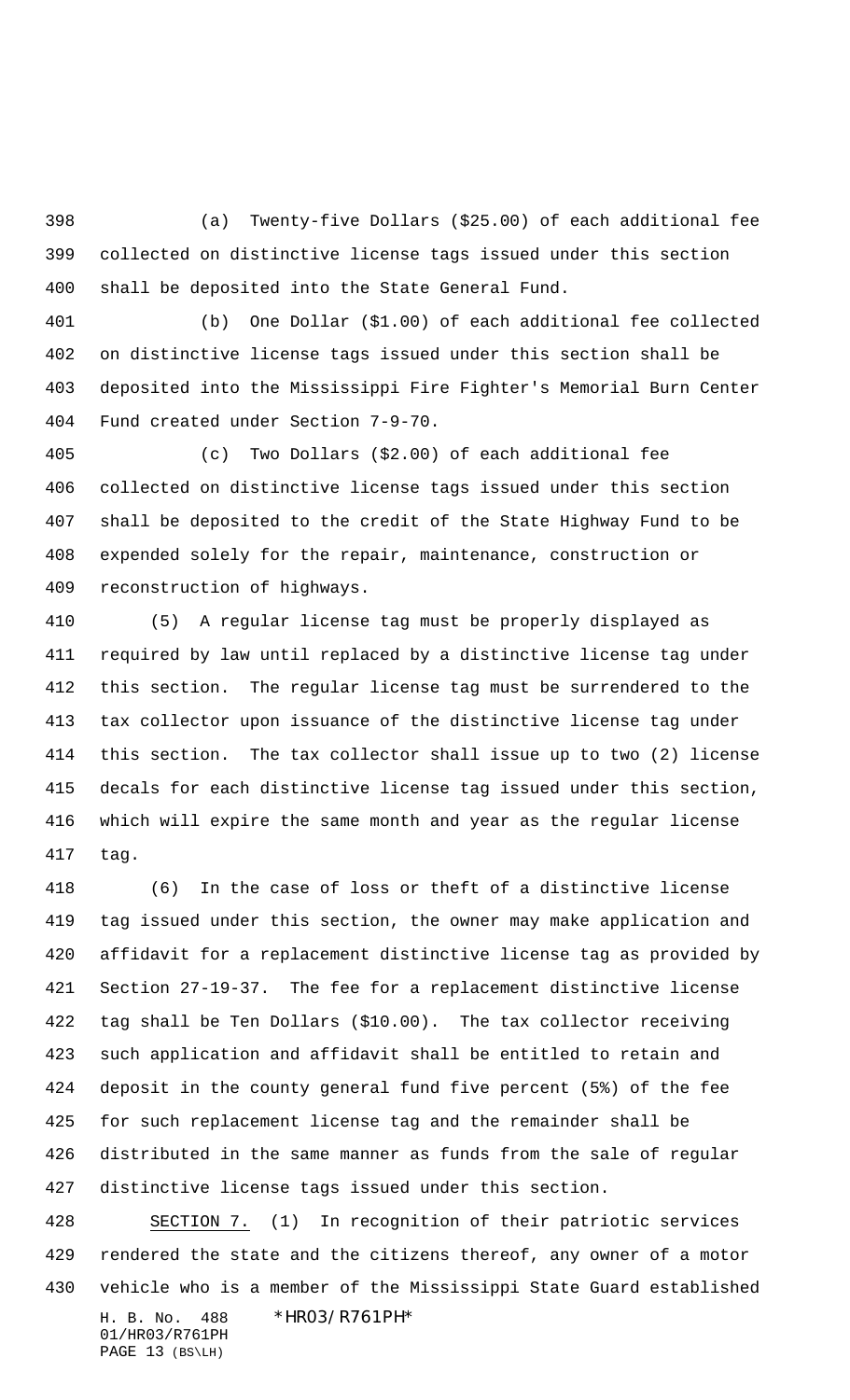under Section 33-5-51, upon application and payment of the road and bridge privilege taxes, ad valorem taxes and registration fees as prescribed by law for private carriers of passengers, pickup trucks and other noncommercial motor vehicles, and upon payment of an additional fee in the amount provided in subsection (3) of this section, shall be issued a distinctive license tag for any motor vehicle registered in his name identifying the person as a member of the Mississippi State Guard. The distinctive license tags so issued shall be of such color and design as the State Tax Commission, with the advice of the Mississippi State Guard, may prescribe, shall bear the words "Mississippi State Guard," and shall consist of such letters or numbers, or both, as may be necessary to distinguish each license tag.

 (2) The distinctive license tags authorized in this section shall be prepared by the State Tax Commission and shall be issued through the tax collectors of the several counties of the state in the same manner as are other motor vehicle license tags, and the tax collectors shall be entitled to their regular fees for their services. Application for the distinctive license tags authorized by this section shall be made to the county tax collector on forms prescribed by the State Tax Commission. Applicants for the distinctive license tags shall present to the tax collector proof of their membership in the Mississippi State Guard by means of a certificate signed by the commanding officer of the applicant on forms prescribed by the State Tax Commission. The application and the additional fee imposed under subsection (3) of this section, less Two Dollars (\$2.00) thereof to be retained by the tax collector, shall be remitted to the State Tax Commission on a monthly basis as prescribed by the commission. The portion of the additional fee retained by the tax collector shall be deposited into the county general fund.

H. B. No. 488 \*HR03/R761PH\* 01/HR03/R761PH PAGE 14 (BS\LH) (3) Beginning with any registration year commencing on or after July 1, 2001, any person applying for a distinctive license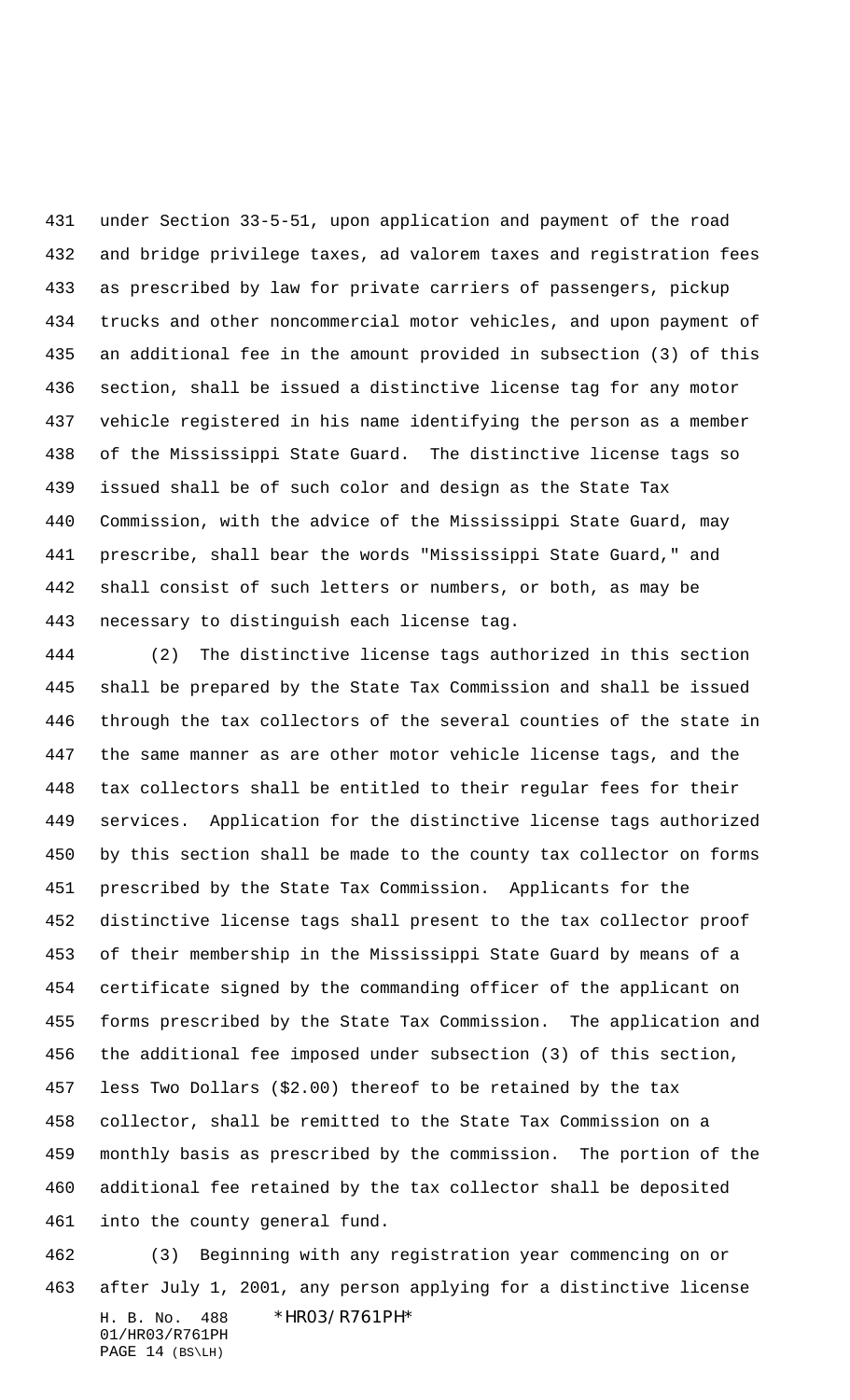tag under this section shall pay an additional fee in the amount of Thirty Dollars (\$30.00) for each distinctive license tag applied for under this section, which shall be in addition to all other taxes and fees. The additional fee paid shall be for a period of time to run concurrent with the vehicle's established license tag year. The additional fee is due and payable at the time the original application is made for a distinctive license tag under this section and thereafter annually at the time of renewal registration as long as the owner retains the distinctive license tag. If the owner does not wish to retain the distinctive license tag, he must surrender it to the local county tax collector.

 (4) The State Tax Commission shall deposit all fees into the State Treasury on the day collected. At the end of each month, the State Tax Commission shall certify to the State Treasurer the total fees collected under this section from the issuance of the distinctive license tags issued under this section. The State Treasurer shall distribute such collections as follows:

 (a) Twenty-five Dollars (\$25.00) of each additional fee collected on distinctive license tags issued pursuant to this section shall be deposited into the State General Fund.

 (b) One Dollar (\$1.00) of each additional fee collected on distinctive license tags issued pursuant to this section shall be deposited into the Mississippi Fire Fighter's Memorial Burn Center Fund created pursuant to Section 7-9-70.

 (c) Two Dollars (\$2.00) of each additional fee collected on distinctive license tags issued pursuant to this section shall be deposited to the credit of the State Highway Fund to be expended solely for the repair, maintenance, construction or reconstruction of highways.

H. B. No. 488 \*HR03/R761PH\* 01/HR03/R761PH (5) The distinctive license tags shall be used only upon and for personally or jointly owned private passenger vehicles (including station wagons, recreational motor vehicles and pickup

PAGE 15 (BS\LH)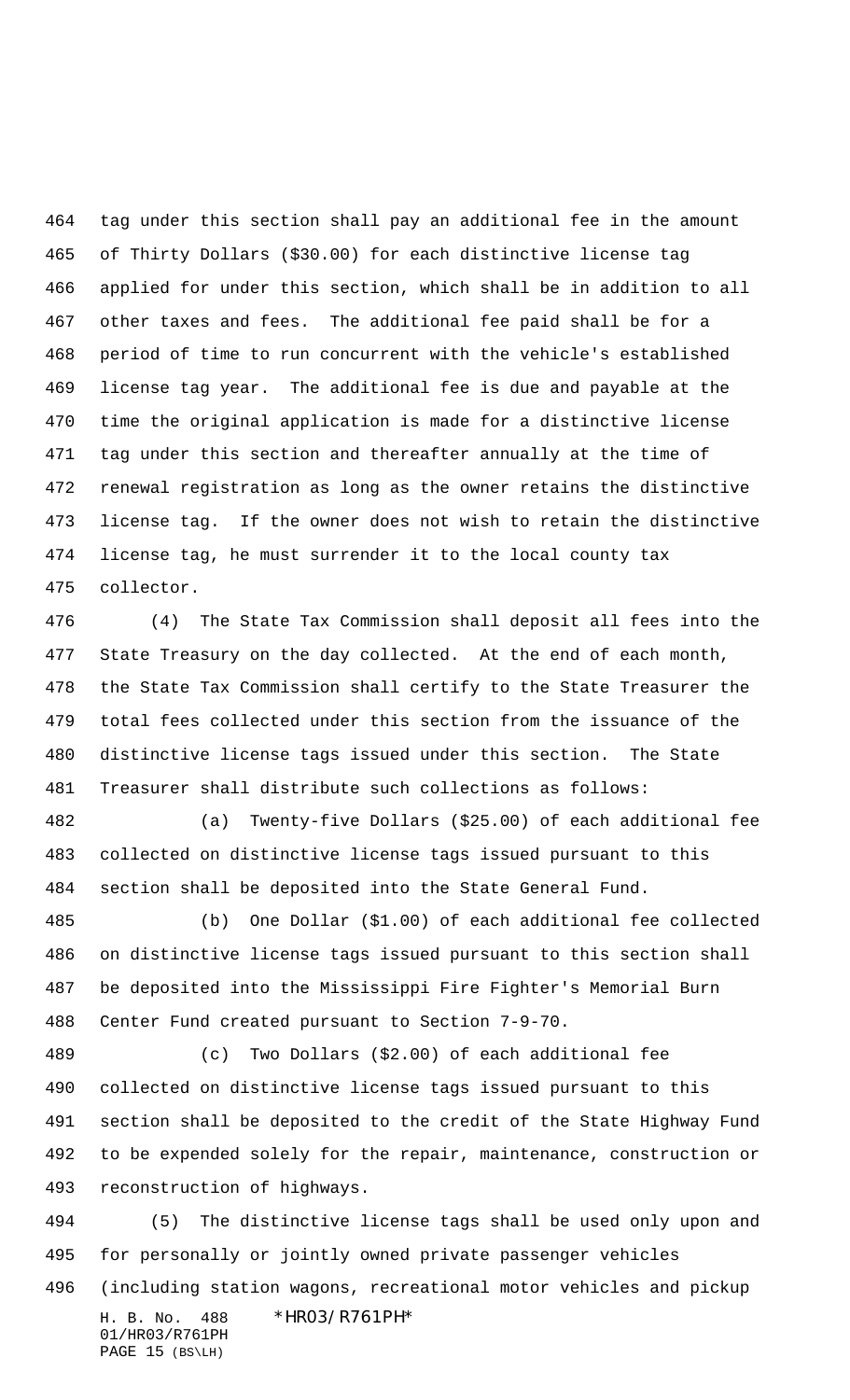trucks) registered in the name, or jointly in the name, of the member making application therefor, and when so issued to the applicant, shall be used upon the vehicle for which issued in lieu of the standard license tag normally issued for the vehicle.

 (6) The distinctive license tags issued under this section shall not be transferable between motor vehicle owners. If the owner of a vehicle bearing a distinctive license tag sells, trades, exchanges or otherwise disposes of the vehicle, the tag shall be retained by the owner to whom issued and returned by the owner to the tax collector of the county.

 (7) A regular license tag must be properly displayed as required by law until replaced by a distinctive license tag under this section. The regular license tag must be surrendered to the tax collector upon issuance of the distinctive license tag under this section. The tax collector shall issue up to two (2) license decals for each distinctive license tag issued under this section, which will expire the same month and year as the regular license tag.

 (8) In the case of loss or theft of a distinctive license tag issued under this section, the owner may make application and affidavit for a replacement distinctive license tag as provided by Section 27-19-37. The fee for a replacement distinctive license tag shall be Ten Dollars (\$10.00). The tax collector receiving such application and affidavit shall be entitled to retain and deposit in the county general fund five percent (5%) of the fee for such replacement license tag and the remainder shall be distributed in the same manner as funds from the sale of regular distinctive license tags issued under this section.

 SECTION 8. (1) Any owner of a motor vehicle who is a supporter of community social services programs sponsored by the Institute of Community Services, Incorporated, upon payment of the road and bridge privilege taxes, ad valorem taxes and registration fees as prescribed by law for private carriers of passengers,

01/HR03/R761PH PAGE 16 (BS\LH)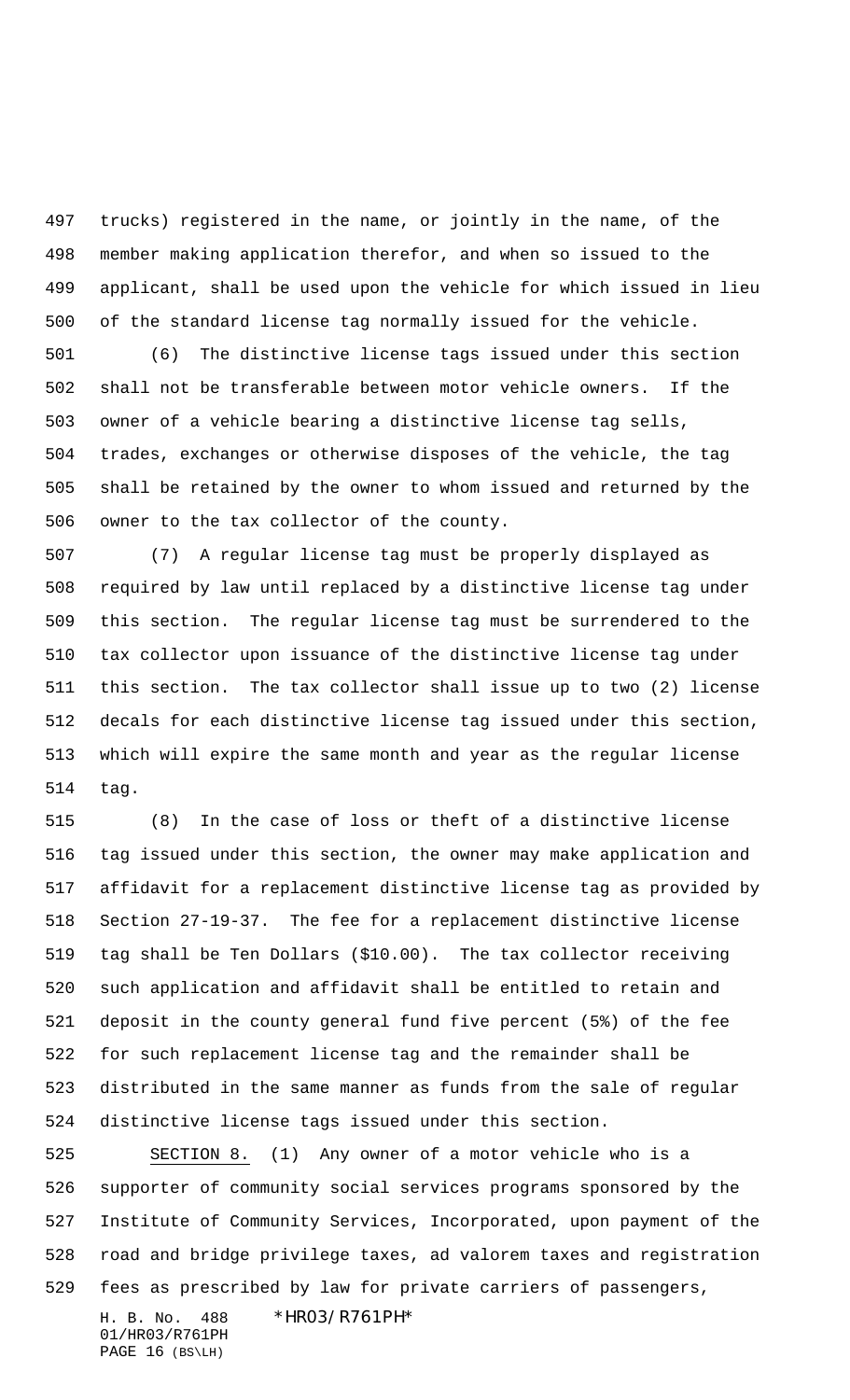pickup trucks and other noncommercial motor vehicles, and upon payment of an additional fee in the amount provided in subsection (3) of this section, shall be issued a distinctive license tag for any motor vehicle registered in his name identifying such person as a supporter of the Institute of Community Services, Incorporated. The distinctive license tags so issued shall be of such color and design as the State Tax Commission, with the advice of the Institute of Community Services, Incorporated, may prescribe and shall consist of such letters or numbers, or both, as may be necessary to distinguish each license tag.

 (2) Application for the distinctive license tags authorized by this section shall be made to the county tax collector on forms prescribed by the State Tax Commission. The application and the additional fee imposed under subsection (3) of this section, less Two Dollars (\$2.00) thereof to be retained by the tax collector, shall be remitted to the State Tax Commission on a monthly basis as prescribed by the commission. The portion of the additional fee retained by the tax collector shall be deposited into the county general fund.

 (3) Beginning with any registration year commencing on or after July 1, 2001, any person applying for a distinctive license tag under this section shall pay an additional fee in the amount of Thirty Dollars (\$30.00) for each distinctive license tag applied for under this section, which shall be in addition to all other taxes and fees. The additional fee paid shall be for a period of time to run concurrent with the vehicle's established license tag year. The additional fee is due and payable at the time the original application is made for a distinctive license tag under this section and thereafter annually at the time of renewal registration as long as the owner retains the distinctive license tag. If the owner does not wish to retain the distinctive license tag, he must surrender it to the local county tax

collector.

01/HR03/R761PH PAGE 17 (BS\LH)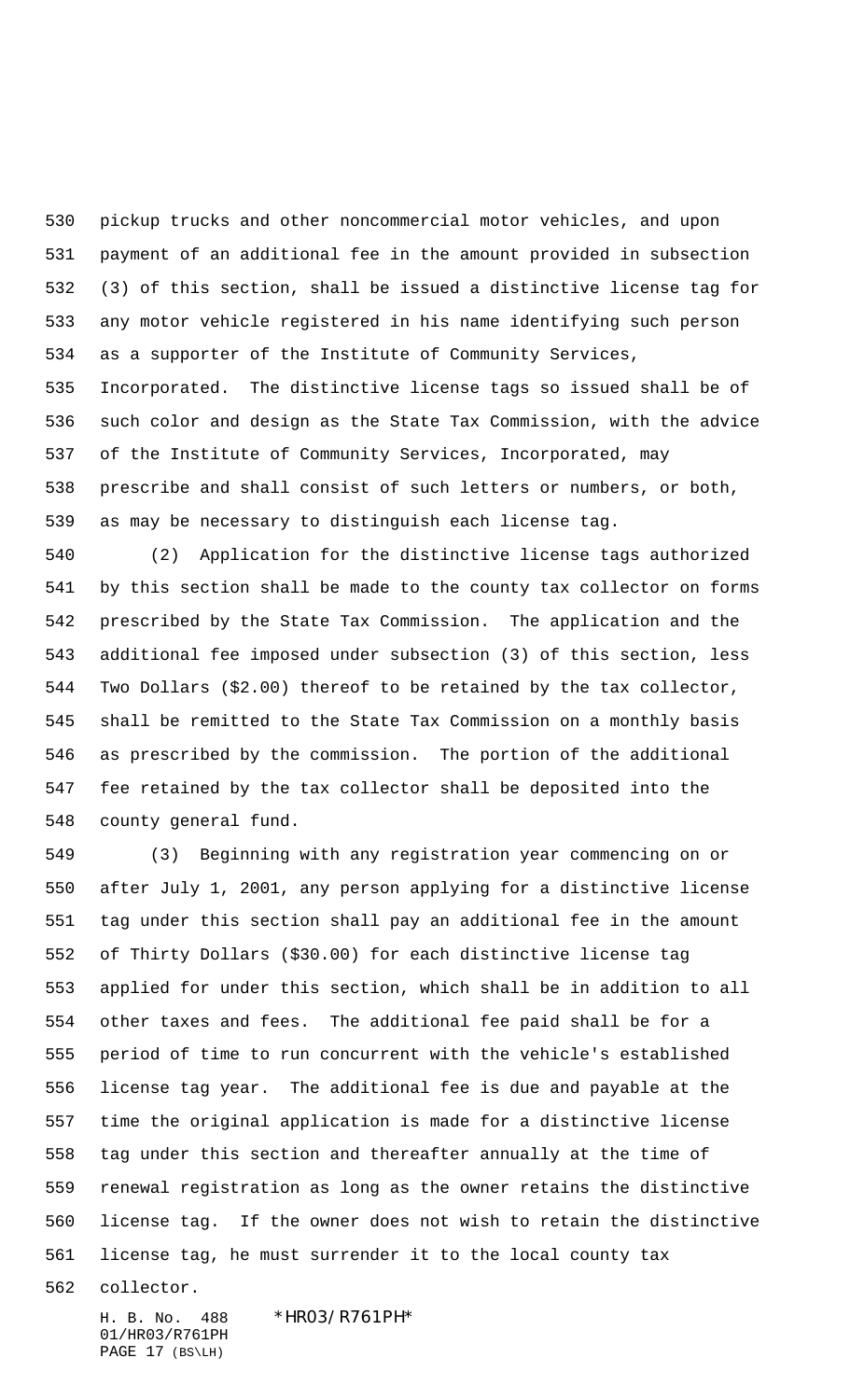(4) The State Tax Commission shall deposit all fees into the State Treasury on the day collected. At the end of each month, the State Tax Commission shall certify to the State Treasurer the total fees collected under this section from the issuance of the distinctive license tags issued under this section. The State Treasurer shall distribute such collections as follows:

 (a) Twenty-five Dollars (\$25.00) of each additional fee collected on distinctive license tags issued pursuant to this section shall be distributed to the Institute of Community Services, Incorporated.

 (b) One Dollar (\$1.00) of each additional fee collected on distinctive license tags issued pursuant to this section shall be deposited into the Mississippi Fire Fighter's Memorial Burn Center Fund created pursuant to Section 7-9-70.

 (c) Two Dollars (\$2.00) of each additional fee collected on distinctive license tags issued pursuant to this section shall be deposited to the credit of the State Highway Fund to be expended solely for the repair, maintenance, construction or reconstruction of highways.

 (5) A regular license tag must be properly displayed as required by law until replaced by a distinctive license tag under this section. The regular license tag must be surrendered to the tax collector upon issuance of the distinctive license tag under this section. The tax collector shall issue up to two (2) license decals for each distinctive license tag issued under this section, which will expire the same month and year as the regular license tag.

H. B. No. 488 \*HR03/R761PH\* (6) In the case of loss or theft of a distinctive license tag issued under this section, the owner may make application and affidavit for a replacement distinctive license tag as provided by Section 27-19-37. The fee for a replacement distinctive license tag shall be Ten Dollars (\$10.00). The tax collector receiving such application and affidavit shall be entitled to retain and

01/HR03/R761PH PAGE 18 (BS\LH)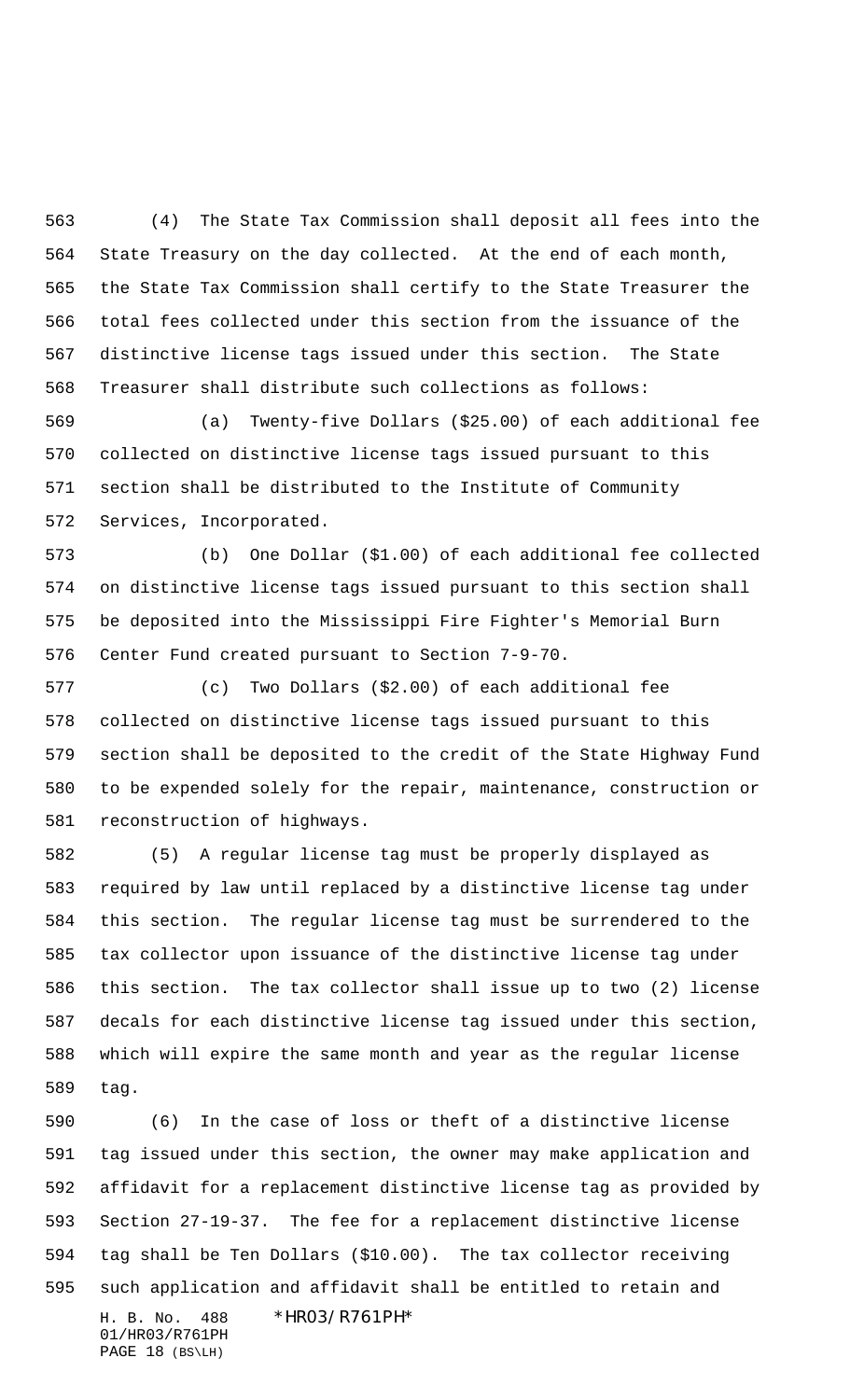deposit in the county general fund five percent (5%) of the fee for such replacement license tag and the remainder shall be distributed in the same manner as funds from the sale of regular distinctive license tags issued under this section.

 SECTION 9. (1) Any owner of a motor vehicle who is a member of Knights of Columbus, upon payment of the road and bridge privilege taxes, ad valorem taxes and registration fees as prescribed by law for private carriers of passengers, pickup trucks and other noncommercial motor vehicles, and upon payment of an additional fee in the amount provided in subsection (3) of this section, shall be issued a distinctive license tag for any motor vehicle registered in his name identifying such person as a member of Knights of Columbus. The distinctive license tags so issued shall be of such color and design as the State Tax Commission, with the advice of Knights of Columbus, may prescribe and shall consist of such letters or numbers, or both, as may be necessary to distinguish each license tag.

 (2) Application for the distinctive license tags authorized by this section shall be made to the county tax collector on forms prescribed by the State Tax Commission. The application and the additional fee imposed under subsection (3) of this section, less Two Dollars (\$2.00) thereof to be retained by the tax collector, shall be remitted to the State Tax Commission on a monthly basis as prescribed by the commission. The portion of the additional fee retained by the tax collector shall be deposited into the county general fund.

H. B. No. 488 \*HR03/R761PH\* (3) Beginning with any registration year commencing on or after July 1, 2001, any person applying for a distinctive license tag under this section shall pay an additional fee in the amount of Thirty Dollars (\$30.00) for each distinctive license tag applied for under this section, which shall be in addition to all other taxes and fees. The additional fee paid shall be for a period of time to run concurrent with the vehicle's established

```
01/HR03/R761PH
PAGE 19 (BS\LH)
```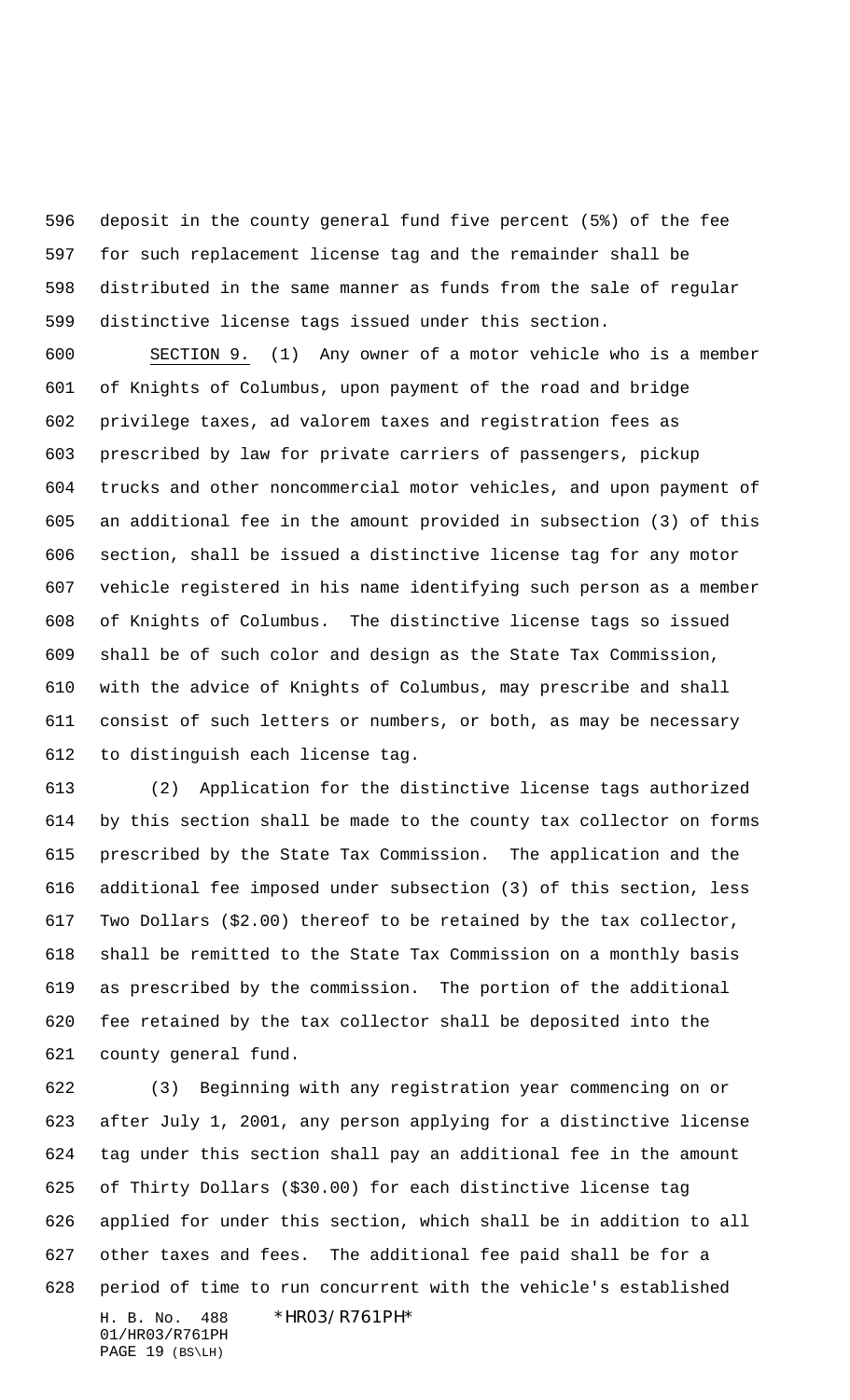license tag year. The additional fee is due and payable at the time the original application is made for a distinctive license tag under this section and thereafter annually at the time of renewal registration as long as the owner retains the distinctive license tag. If the owner does not wish to retain the distinctive license tag, he must surrender it to the local county tax collector.

 (4) The State Tax Commission shall deposit all fees into the State Treasury on the day collected. At the end of each month, the State Tax Commission shall certify to the State Treasurer the total fees collected under this section from the issuance of the distinctive license tags issued under this section. The State Treasurer shall distribute such collections as follows:

 (a) Twenty-five Dollars (\$25.00) of each additional fee collected on distinctive license tags issued pursuant to this section shall be distributed to Knights of Columbus of Mississippi.

 (b) One Dollar (\$1.00) of each additional fee collected on distinctive license tags issued pursuant to this section shall be deposited into the Mississippi Fire Fighter's Memorial Burn Center Fund created pursuant to Section 7-9-70.

 (c) Two Dollars (\$2.00) of each additional fee collected on distinctive license tags issued pursuant to this section shall be deposited to the credit of the State Highway Fund to be expended solely for the repair, maintenance, construction or reconstruction of highways.

 (5) A regular license tag must be properly displayed as required by law until replaced by a distinctive license tag under this section. The regular license tag must be surrendered to the tax collector upon issuance of the distinctive license tag under this section. The tax collector shall issue up to two (2) license decals for each distinctive license tag issued under this section,

H. B. No. 488 \*HR03/R761PH\* 01/HR03/R761PH PAGE 20 (BS\LH)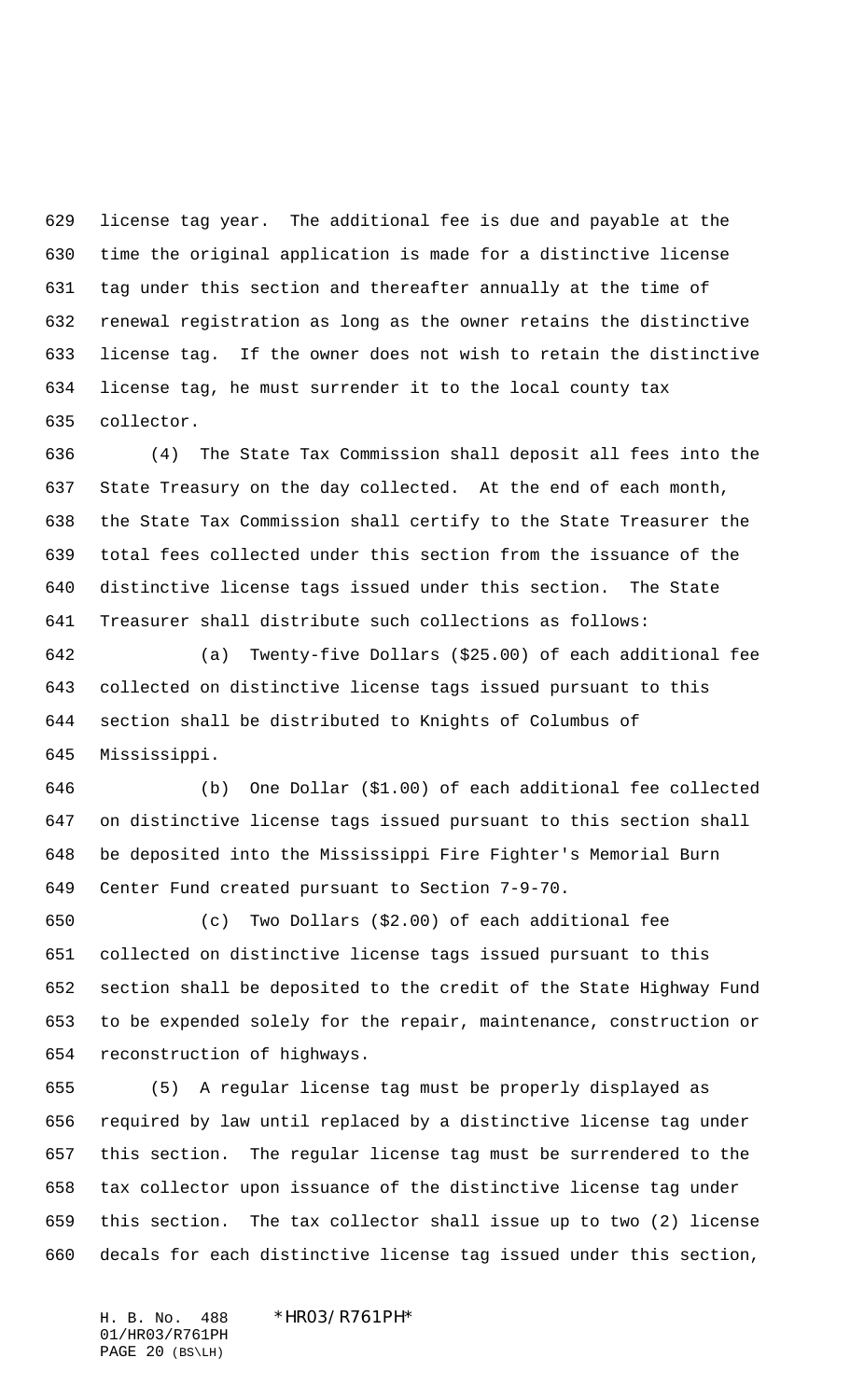which will expire the same month and year as the regular license tag.

 (6) In the case of loss or theft of a distinctive license tag issued under this section, the owner may make application and affidavit for a replacement distinctive license tag as provided by Section 27-19-37. The fee for a replacement distinctive license tag shall be Ten Dollars (\$10.00). The tax collector receiving such application and affidavit shall be entitled to retain and deposit in the county general fund five percent (5%) of the fee for such replacement license tag and the remainder shall be distributed in the same manner as funds from the sale of regular distinctive license tags issued under this section.

 SECTION 10. (1) Any owner of a motor vehicle who is a member of any society such as academic, professional, honorary, Masonic, or so-called Greek letter fraternities or sororities, or similar organization whether of a local or connectional character that is established under Section 37-111-1 et seq., upon payment of the road and bridge privilege taxes, ad valorem taxes and registration fees as prescribed by law for private carriers of passengers, pickup trucks and other noncommercial motor vehicles, and upon payment of an additional fee in the amount provided in subsection (3) of this section, shall be issued a distinctive license tag for any motor vehicle registered in his name identifying such person as a member of such a society or organization. The distinctive license tags so issued shall be of such color and design as the State Tax Commission may prescribe and shall consist of such letters or numbers, or both, as may be necessary to distinguish each license tag.

 (2) Application for the distinctive license tags authorized by this section shall be made to the county tax collector on forms prescribed by the State Tax Commission. The application and the additional fee imposed under subsection (3) of this section, less Two Dollars (\$2.00) thereof to be retained by the tax collector,

01/HR03/R761PH PAGE 21 (BS\LH)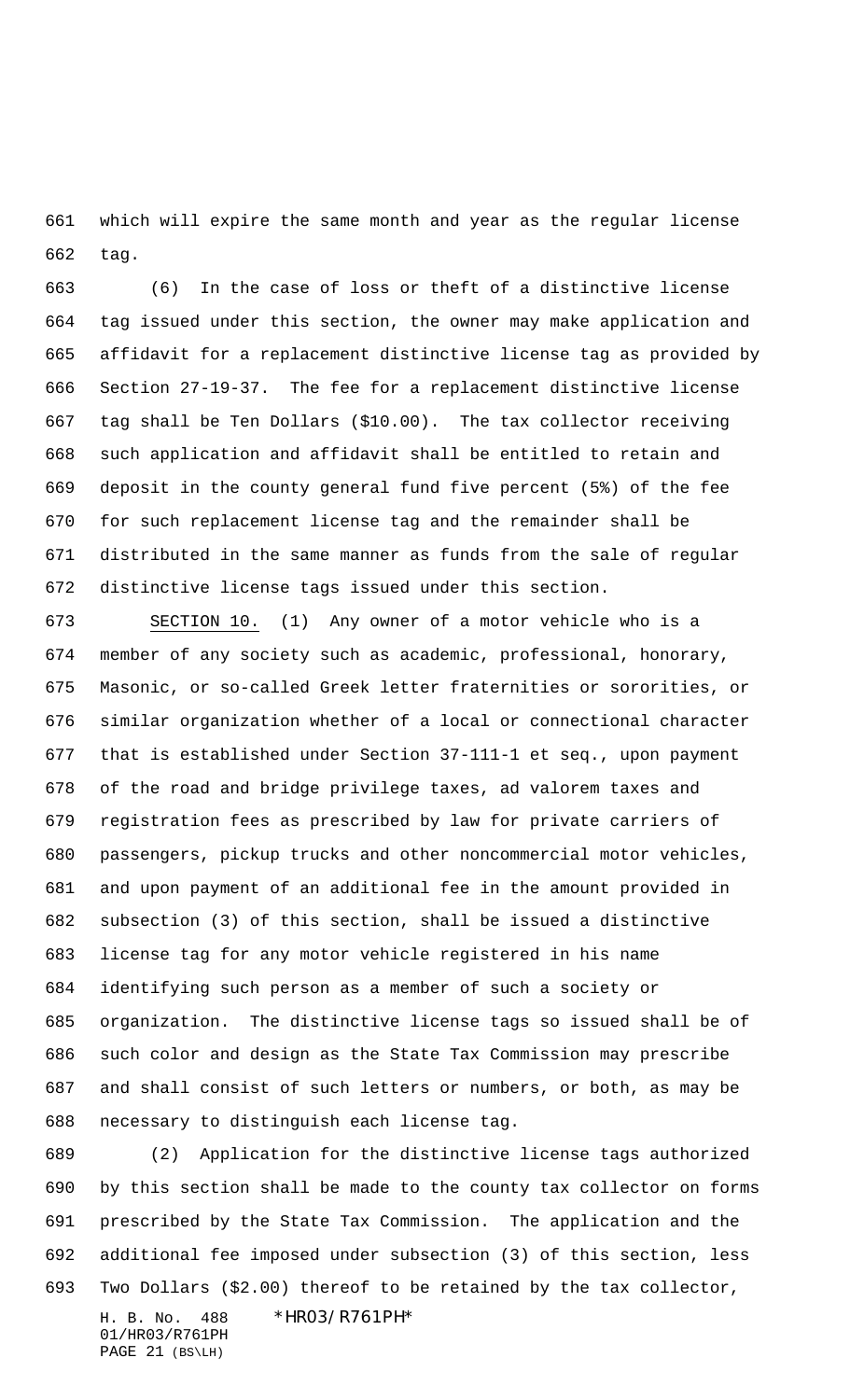shall be remitted to the State Tax Commission on a monthly basis as prescribed by the commission. The portion of the additional fee retained by the tax collector shall be deposited into the county general fund.

 (3) Beginning with any registration year commencing on or after July 1, 2001, any person applying for a distinctive license tag under this section shall pay an additional fee in the amount of Thirty Dollars (\$30.00) for each distinctive license tag applied for under this section, which shall be in addition to all other taxes and fees. The additional fee paid shall be for a period of time to run concurrent with the vehicle's established license tag year. The additional fee is due and payable at the time the original application is made for a distinctive license tag under this section and thereafter annually at the time of renewal registration as long as the owner retains the distinctive license tag. If the owner does not wish to retain the distinctive license tag, he must surrender it to the local county tax collector.

 (4) The State Tax Commission shall deposit all fees into the State Treasury on the day collected. At the end of each month, the State Tax Commission shall certify to the State Treasurer the total fees collected under this section from the issuance of the distinctive license tags issued under this section. The State Treasurer shall distribute such collections as follows:

 (a) Twenty-five Dollars (\$25.00) of each additional fee collected on distinctive license tags issued pursuant to this section shall be deposited into the State General Fund.

 (b) One Dollar (\$1.00) of each additional fee collected on distinctive license tags issued pursuant to this section shall be deposited into the Mississippi Fire Fighter's Memorial Burn Center Fund created pursuant to Section 7-9-70.

H. B. No. 488 \*HR03/R761PH\* (c) Two Dollars (\$2.00) of each additional fee collected on distinctive license tags issued pursuant to this

01/HR03/R761PH PAGE 22 (BS\LH)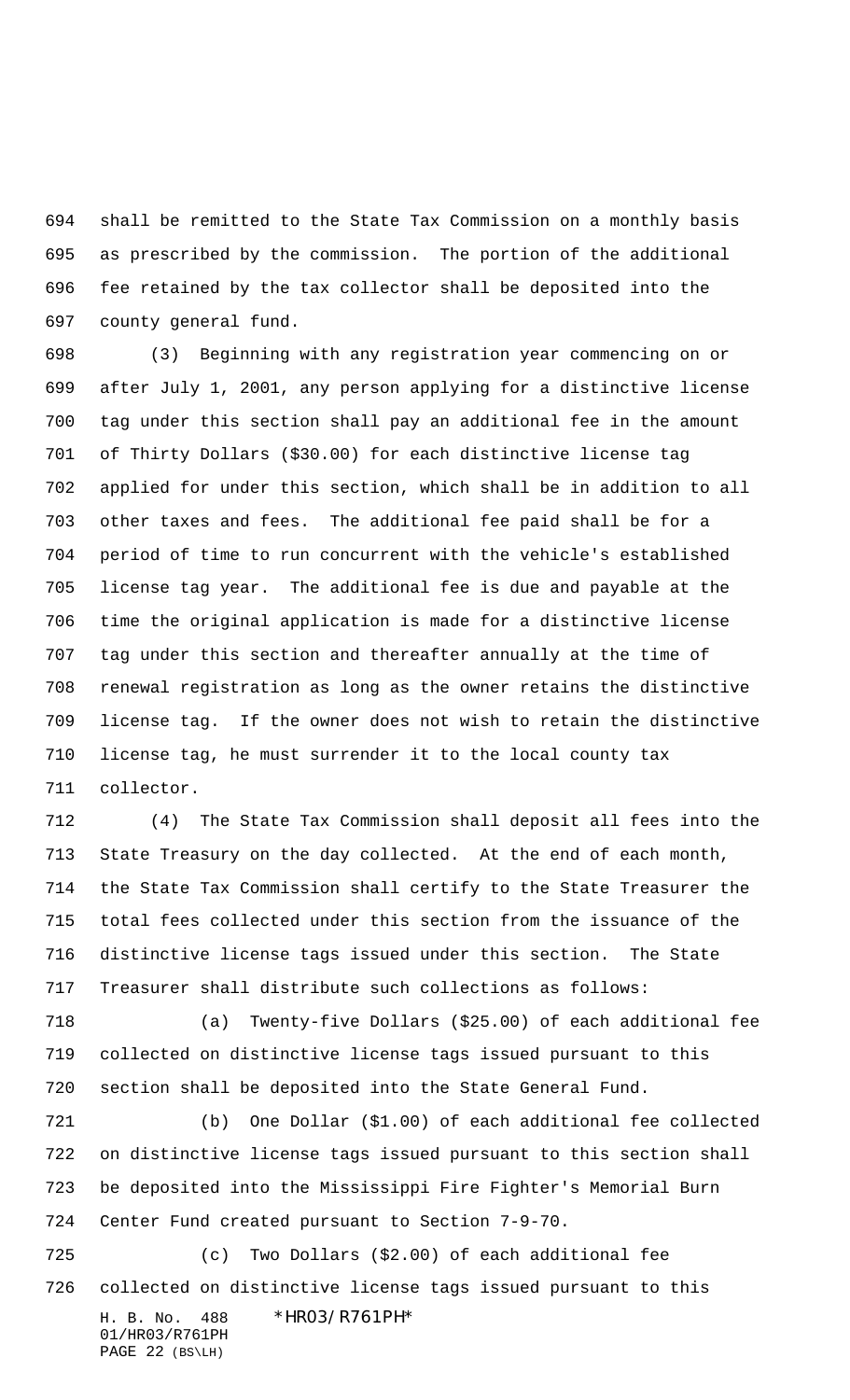section shall be deposited to the credit of the State Highway Fund to be expended solely for the repair, maintenance, construction or reconstruction of highways.

 (5) A regular license tag must be properly displayed as required by law until replaced by a distinctive license tag under this section. The regular license tag must be surrendered to the tax collector upon issuance of the distinctive license tag under this section. The tax collector shall issue up to two (2) license decals for each distinctive license tag issued under this section, which will expire the same month and year as the regular license tag.

 (6) In the case of loss or theft of a distinctive license tag issued under this section, the owner may make application and affidavit for a replacement distinctive license tag as provided by Section 27-19-37. The fee for a replacement distinctive license tag shall be Ten Dollars (\$10.00). The tax collector receiving such application and affidavit shall be entitled to retain and deposit in the county general fund five percent (5%) of the fee for such replacement license tag and the remainder shall be distributed in the same manner as funds from the sale of regular distinctive license tags issued under this section.

H. B. No. 488 \*HR03/R761PH\* 01/HR03/R761PH SECTION 11. (1) Any owner of a motor vehicle who is a graduate of the United States Naval Academy or a student enrolled at the United States Naval Academy, upon complying with the motor vehicle laws relating to registration and licensing of motor vehicles, and upon payment of the road and bridge privilege taxes, ad valorem taxes and registration fees as prescribed by law for private carriers of passengers, pickup trucks and other noncommercial motor vehicles, and upon payment of an additional fee in the amount provided in subsection (3) of this section, shall be issued a distinctive license tag which displays the emblem of the United States Naval Academy. The distinctive license tags so issued shall be of such color and design as the

PAGE 23 (BS\LH)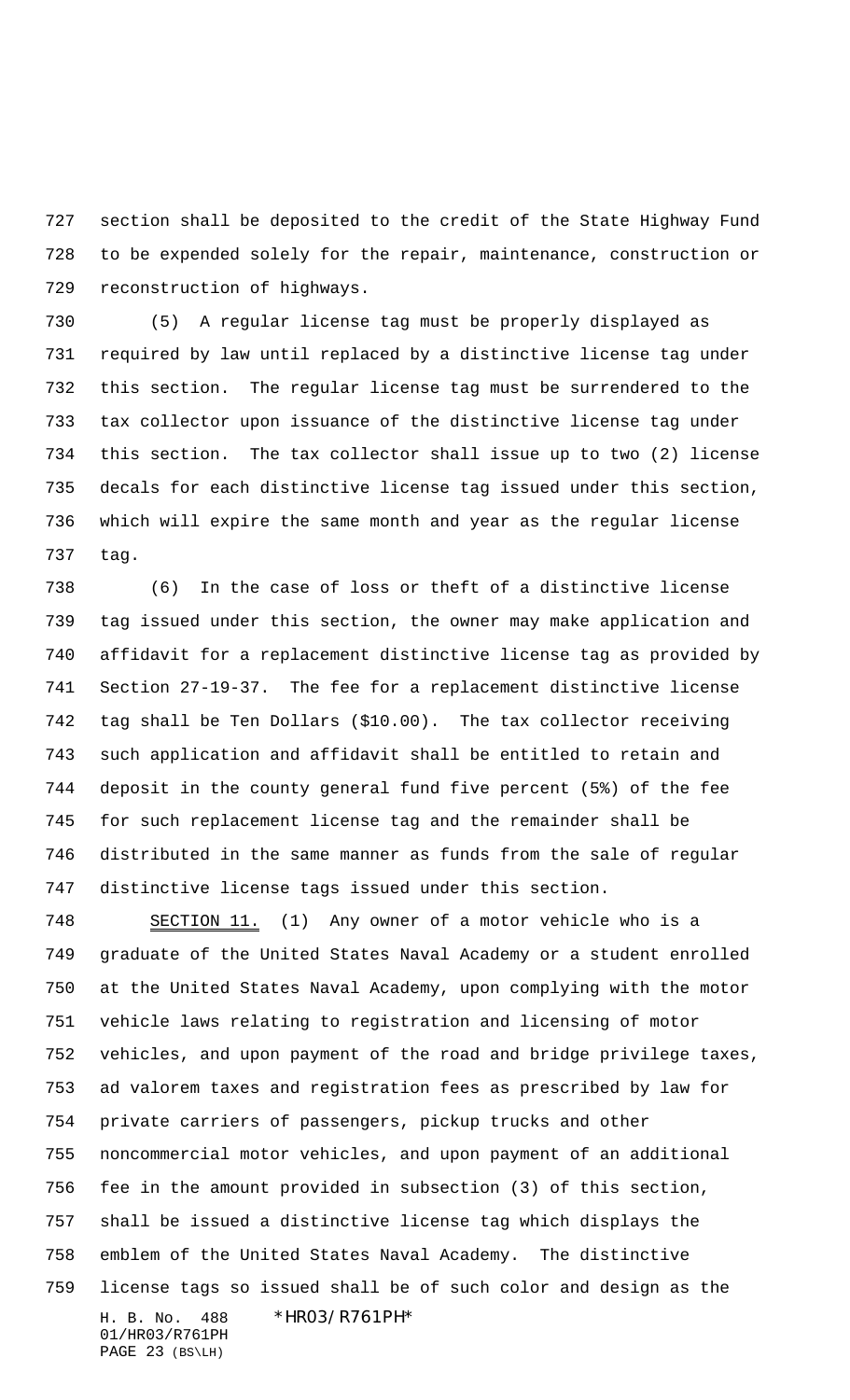State Tax Commission may prescribe and shall consist of such letters or numbers, or both, as may be necessary to distinguish each license tag.

 (2) Application for the distinctive license tags authorized by this section shall be made to the county tax collector on forms prescribed by the State Tax Commission. The application and the additional fee imposed under subsection (3) of this section, less Two Dollars (\$2.00) thereof to be retained by the tax collector, shall be remitted to the State Tax Commission on a monthly basis as prescribed by the commission. The portion of the additional fee retained by the tax collector shall be deposited into the county general fund.

 (3) Beginning with any registration year commencing on or after July 1, 2001, any person applying for a distinctive license tag under this section shall pay an additional fee in the amount of Fifty Dollars (\$50.00) for each distinctive license tag applied for under this section, which shall be in addition to all other taxes and fees. The additional fee paid shall be for a period of time to run concurrent with the vehicle's established license tag year. The additional fee is due and payable at the time the original application is made for a distinctive license tag under this section and thereafter annually at the time of renewal registration as long as the owner retains the distinctive license tag. If the owner does not wish to retain the distinctive license tag, he must surrender it to the local county tax collector.

 (4) The State Tax Commission shall deposit all fees into the State Treasury on the day collected. At the end of each month, the State Tax Commission shall certify to the State Treasurer the total fees collected under this section from the issuance of the distinctive license tags issued under this section. The State Treasurer shall distribute such collections as follows:

 (a) Thirty-two Dollars and Fifty Cents (\$32.50) of each additional fee collected on distinctive license tags issued

01/HR03/R761PH PAGE 24 (BS\LH)